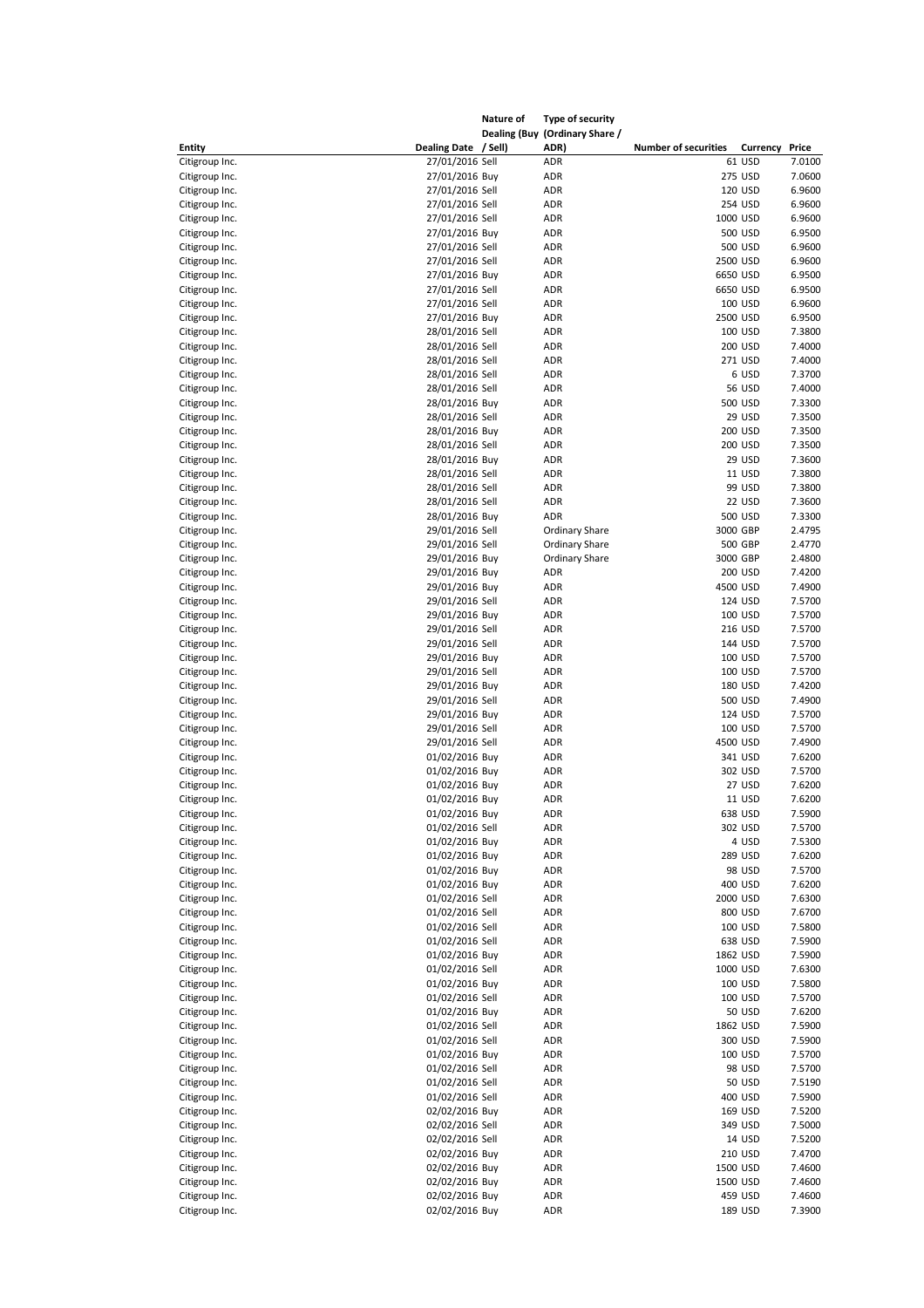| Citigroup Inc. | 03/02/2016 Sell | <b>Ordinary Share</b> | 671 GBP  | 2.4500 |
|----------------|-----------------|-----------------------|----------|--------|
| Citigroup Inc. | 03/02/2016 Buy  | <b>Ordinary Share</b> | 1021 GBP | 2.4420 |
| Citigroup Inc. | 03/02/2016 Sell | ADR                   | 299 USD  | 7.5900 |
| Citigroup Inc. | 03/02/2016 Sell | ADR                   | 3 USD    | 7.5900 |
| Citigroup Inc. | 03/02/2016 Buy  | ADR                   | 450 USD  | 7.5000 |
| Citigroup Inc. | 03/02/2016 Buy  | ADR                   | 100 USD  | 7.5500 |
| Citigroup Inc. | 03/02/2016 Buy  | ADR                   | 299 USD  | 7.5900 |
| Citigroup Inc. | 03/02/2016 Buy  | ADR                   | 299 USD  | 7.5900 |
| Citigroup Inc. | 03/02/2016 Sell | ADR                   | 299 USD  | 7.5900 |
| Citigroup Inc. | 03/02/2016 Sell | ADR                   | 299 USD  | 7.5900 |
| Citigroup Inc. | 03/02/2016 Sell | ADR                   | 299 USD  | 7.5900 |
| Citigroup Inc. | 03/02/2016 Buy  | ADR                   | 178 USD  | 7.5500 |
| Citigroup Inc. | 03/02/2016 Sell | ADR                   | 450 USD  | 7.5000 |
|                |                 |                       |          |        |
| Citigroup Inc. | 03/02/2016 Buy  | ADR                   | 12 USD   | 7.4500 |
| Citigroup Inc. | 03/02/2016 Buy  | ADR                   | 111 USD  | 7.5400 |
| Citigroup Inc. | 04/02/2016 Sell | ADR                   | 105 USD  | 7.6000 |
| Citigroup Inc. | 04/02/2016 Buy  | ADR                   | 105 USD  | 7.5800 |
| Citigroup Inc. | 05/02/2016 Sell | ADR                   | 200 USD  | 7.7200 |
| Citigroup Inc. | 05/02/2016 Sell | ADR                   | 180 USD  | 7.7200 |
| Citigroup Inc. | 05/02/2016 Buy  | ADR                   | 100 USD  | 7.7200 |
| Citigroup Inc. | 05/02/2016 Sell | ADR                   | 200 USD  | 7.7200 |
| Citigroup Inc. | 05/02/2016 Buy  | ADR                   | 200 USD  | 7.7200 |
| Citigroup Inc. | 05/02/2016 Sell | ADR                   | 400 USD  | 7.7200 |
| Citigroup Inc. | 05/02/2016 Sell | ADR                   | 400 USD  | 7.7200 |
| Citigroup Inc. | 05/02/2016 Buy  | ADR                   | 250 USD  | 7.7200 |
| Citigroup Inc. | 05/02/2016 Buy  | ADR                   | 3394 USD | 7.7200 |
|                | 05/02/2016 Sell | ADR                   | 91 USD   | 7.7200 |
| Citigroup Inc. |                 |                       |          |        |
| Citigroup Inc. | 05/02/2016 Buy  | ADR                   | 100 USD  | 7.7200 |
| Citigroup Inc. | 05/02/2016 Sell | ADR                   | 100 USD  | 7.7200 |
| Citigroup Inc. | 05/02/2016 Buy  | ADR                   | 400 USD  | 7.7200 |
| Citigroup Inc. | 05/02/2016 Buy  | ADR                   | 400 USD  | 7.7200 |
| Citigroup Inc. | 05/02/2016 Sell | ADR                   | 400 USD  | 7.7200 |
| Citigroup Inc. | 05/02/2016 Sell | ADR                   | 100 USD  | 7.7200 |
| Citigroup Inc. | 05/02/2016 Buy  | ADR                   | 400 USD  | 7.7200 |
| Citigroup Inc. | 05/02/2016 Buy  | ADR                   | 400 USD  | 7.7200 |
| Citigroup Inc. | 05/02/2016 Buy  | ADR                   | 400 USD  | 7.7200 |
| Citigroup Inc. | 05/02/2016 Sell | ADR                   | 400 USD  | 7.7200 |
| Citigroup Inc. | 05/02/2016 Buy  | ADR                   | 200 USD  | 7.7200 |
| Citigroup Inc. | 05/02/2016 Sell | ADR                   | 250 USD  | 7.7200 |
| Citigroup Inc. | 05/02/2016 Sell | ADR                   | 400 USD  | 7.7200 |
| Citigroup Inc. | 05/02/2016 Sell | ADR                   | 200 USD  | 7.7200 |
|                |                 |                       |          |        |
| Citigroup Inc. | 05/02/2016 Buy  | ADR                   | 180 USD  | 7.7200 |
| Citigroup Inc. | 05/02/2016 Sell | ADR                   | 200 USD  | 7.7200 |
| Citigroup Inc. | 05/02/2016 Buy  | ADR                   | 200 USD  | 7.7200 |
| Citigroup Inc. | 05/02/2016 Sell | ADR                   | 100 USD  | 7.7200 |
| Citigroup Inc. | 05/02/2016 Buy  | ADR                   | 200 USD  | 7.7200 |
| Citigroup Inc. | 05/02/2016 Buy  | ADR                   | 400 USD  | 7.7200 |
| Citigroup Inc. | 05/02/2016 Sell | ADR                   | 400 USD  | 7.7200 |
| Citigroup Inc. | 05/02/2016 Buy  | <b>ADR</b>            | 100 USD  | 7.7200 |
| Citigroup Inc. | 05/02/2016 Buy  | ADR                   | 66 USD   | 7.7200 |
| Citigroup Inc. | 05/02/2016 Buy  | ADR                   | 731 USD  | 7.7200 |
| Citigroup Inc. | 05/02/2016 Buy  | ADR                   | 205 USD  | 7.7200 |
| Citigroup Inc. | 05/02/2016 Sell | ADR                   | 1000 USD | 7.7200 |
| Citigroup Inc. | 05/02/2016 Sell | ADR                   | 167 USD  | 7.7200 |
| Citigroup Inc. | 05/02/2016 Sell | ADR                   | 500 USD  | 7.7700 |
| Citigroup Inc. | 05/02/2016 Sell | ADR                   | 199 USD  | 7.7500 |
| Citigroup Inc. | 05/02/2016 Sell | ADR                   | 3394 USD | 7.7200 |
| Citigroup Inc. | 05/02/2016 Sell | ADR                   | 205 USD  | 7.7200 |
|                |                 |                       |          |        |
| Citigroup Inc. | 05/02/2016 Sell | ADR                   | 5 USD    | 7.7500 |
| Citigroup Inc. | 05/02/2016 Sell | ADR                   | 731 USD  | 7.7200 |
| Citigroup Inc. | 05/02/2016 Buy  | ADR                   | 69 USD   | 7.7200 |
| Citigroup Inc. | 05/02/2016 Sell | ADR                   | 149 USD  | 7.7200 |
| Citigroup Inc. | 05/02/2016 Sell | ADR                   | 354 USD  | 7.7200 |
| Citigroup Inc. | 05/02/2016 Sell | ADR                   | 1000 USD | 7.7200 |
| Citigroup Inc. | 05/02/2016 Buy  | ADR                   | 1670 USD | 7.7400 |
| Citigroup Inc. | 05/02/2016 Buy  | ADR                   | 500 USD  | 7.7700 |
| Citigroup Inc. | 05/02/2016 Sell | ADR                   | 66 USD   | 7.7200 |
| Citigroup Inc. | 05/02/2016 Sell | ADR                   | 69 USD   | 7.7200 |
| Citigroup Inc. | 05/02/2016 Sell | ADR                   | 646 USD  | 7.7200 |
| Citigroup Inc. | 05/02/2016 Buy  | ADR                   | 1845 USD | 7.7300 |
| Citigroup Inc. | 08/02/2016 Buy  | ADR                   | 300 USD  | 7.6100 |
| Citigroup Inc. | 09/02/2016 Sell | ADR                   | 8 USD    | 7.7200 |
| Citigroup Inc. | 09/02/2016 Buy  | ADR                   | 317 USD  | 7.7100 |
| Citigroup Inc. | 09/02/2016 Buy  | ADR                   | 400 USD  | 7.7100 |
|                |                 |                       |          |        |
| Citigroup Inc. | 09/02/2016 Buy  | ADR                   | 291 USD  | 7.6300 |
| Citigroup Inc. | 09/02/2016 Sell | ADR                   | 100 USD  | 7.6600 |
| Citigroup Inc. | 09/02/2016 Buy  | ADR                   | 500 USD  | 7.7400 |
| Citigroup Inc. | 09/02/2016 Buy  | ADR                   | 100 USD  | 7.6600 |
| Citigroup Inc. | 09/02/2016 Sell | ADR                   | 89 USD   | 7.6600 |
| Citigroup Inc. | 10/02/2016 Sell | ADR                   | 500 USD  | 8.0000 |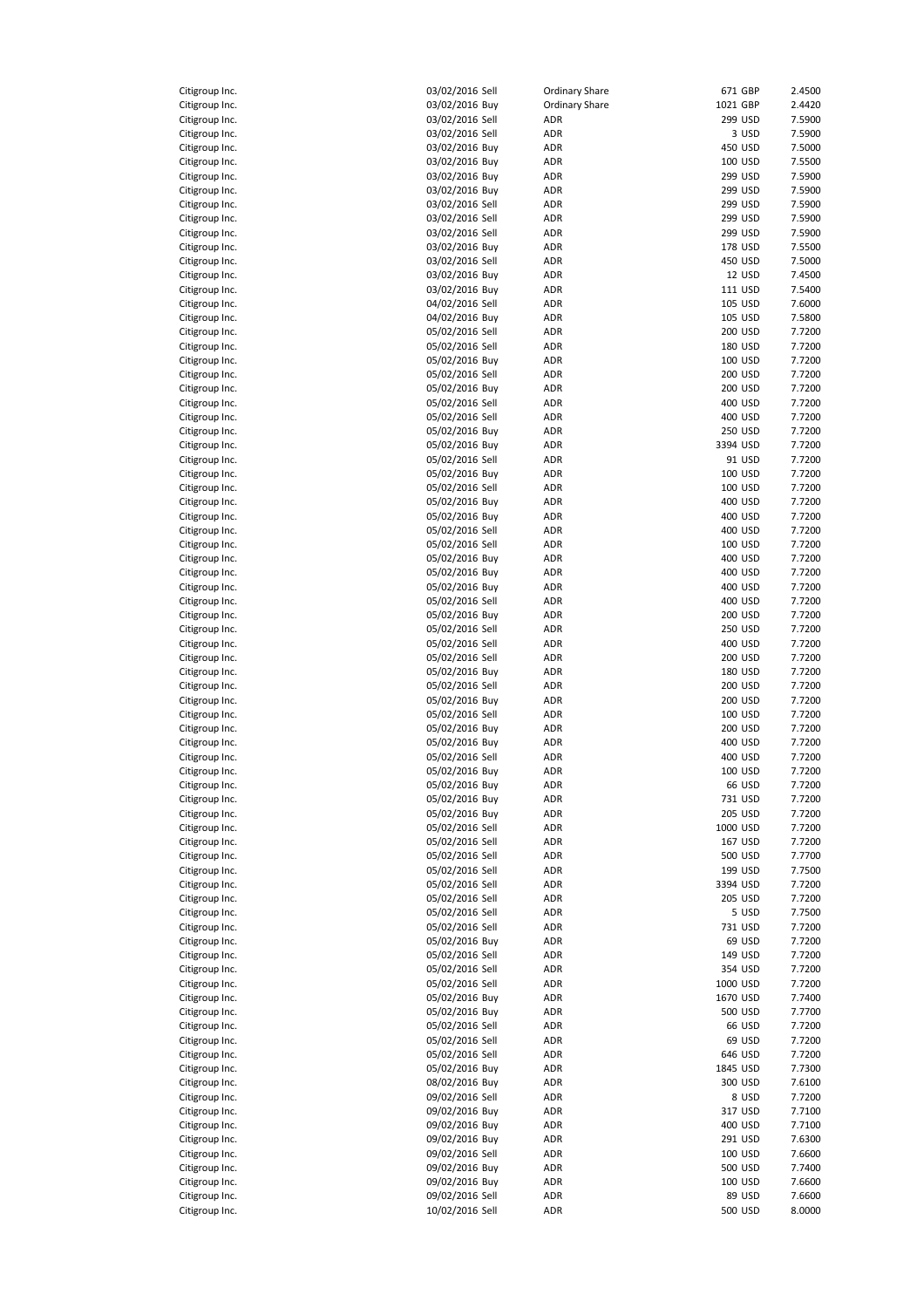| Citigroup Inc. | 10/02/2016 Sell | ADR                   | 24 USD         | 8.0000 |
|----------------|-----------------|-----------------------|----------------|--------|
| Citigroup Inc. | 10/02/2016 Sell | ADR                   | 234 USD        | 8.0000 |
| Citigroup Inc. | 10/02/2016 Sell | ADR                   | 2 USD          | 8.0000 |
|                |                 |                       |                |        |
| Citigroup Inc. | 10/02/2016 Sell | ADR                   | 296 USD        | 8.0000 |
| Citigroup Inc. | 10/02/2016 Sell | ADR                   | 640 USD        | 8.0000 |
| Citigroup Inc. | 10/02/2016 Sell | ADR                   | 355 USD        | 8.0000 |
| Citigroup Inc. | 10/02/2016 Sell | <b>ADR</b>            | 100 USD        | 8.0000 |
| Citigroup Inc. | 10/02/2016 Buy  | <b>ADR</b>            | 125 USD        | 7.9800 |
| Citigroup Inc. | 10/02/2016 Sell | ADR                   | 200 USD        | 8.0000 |
| Citigroup Inc. | 10/02/2016 Sell | ADR                   | 19 USD         | 8.0200 |
| Citigroup Inc. | 10/02/2016 Buy  | <b>ADR</b>            | 1250 USD       | 7.9900 |
| Citigroup Inc. | 10/02/2016 Buy  | ADR                   | 200 USD        | 8.0000 |
|                |                 |                       |                |        |
| Citigroup Inc. | 10/02/2016 Buy  | <b>ADR</b>            | 502 USD        | 8.0300 |
| Citigroup Inc. | 10/02/2016 Sell | <b>ADR</b>            | 502 USD        | 8.0000 |
| Citigroup Inc. | 10/02/2016 Buy  | <b>ADR</b>            | 400 USD        | 7.9900 |
| Citigroup Inc. | 10/02/2016 Buy  | <b>ADR</b>            | 234 USD        | 7.9900 |
| Citigroup Inc. | 10/02/2016 Sell | <b>ADR</b>            | 314 USD        | 8.0100 |
| Citigroup Inc. | 10/02/2016 Sell | ADR                   | 608 USD        | 8.0000 |
| Citigroup Inc. | 10/02/2016 Sell | <b>ADR</b>            | 12 USD         | 8.0000 |
| Citigroup Inc. | 11/02/2016 Sell | ADR                   | 87 USD         | 7.8900 |
| Citigroup Inc. | 11/02/2016 Sell | ADR                   | 139 USD        | 7.9900 |
| Citigroup Inc. | 12/02/2016 Sell | ADR                   | 66 USD         | 7.8600 |
|                | 12/02/2016 Buy  |                       | <b>225 USD</b> |        |
| Citigroup Inc. |                 | ADR                   |                | 7.7700 |
| Citigroup Inc. | 12/02/2016 Sell | ADR                   | 73 USD         | 7.8100 |
| Citigroup Inc. | 12/02/2016 Buy  | ADR                   | 24 USD         | 7.8000 |
| Citigroup Inc. | 12/02/2016 Buy  | ADR                   | 82 USD         | 7.7000 |
| Citigroup Inc. | 16/02/2016 Buy  | ADR                   | 432 USD        | 7.8300 |
| Citigroup Inc. | 16/02/2016 Buy  | ADR                   | 201 USD        | 7.8400 |
| Citigroup Inc. | 16/02/2016 Buy  | <b>ADR</b>            | 1000 USD       | 7.8300 |
| Citigroup Inc. | 17/02/2016 Buy  | <b>Ordinary Share</b> | 375 GBP        | 2.6540 |
| Citigroup Inc. | 17/02/2016 Buy  | ADR                   | 243 USD        | 8.0800 |
| Citigroup Inc. |                 |                       | 2000 USD       |        |
|                | 17/02/2016 Buy  | <b>ADR</b>            |                | 8.0500 |
| Citigroup Inc. | 17/02/2016 Buy  | ADR                   | 3000 USD       | 8.0500 |
| Citigroup Inc. | 17/02/2016 Sell | ADR                   | 2000 USD       | 8.0500 |
| Citigroup Inc. | 17/02/2016 Sell | ADR                   | 3000 USD       | 8.0500 |
| Citigroup Inc. | 17/02/2016 Sell | <b>ADR</b>            | 568 USD        | 8.0500 |
| Citigroup Inc. | 17/02/2016 Sell | ADR                   | 18 USD         | 8.1000 |
| Citigroup Inc. | 17/02/2016 Buy  | <b>ADR</b>            | 500 USD        | 8.0600 |
| Citigroup Inc. | 17/02/2016 Sell | <b>ADR</b>            | 1000 USD       | 8.0500 |
| Citigroup Inc. | 17/02/2016 Buy  | <b>ADR</b>            | 2000 USD       | 8.0500 |
| Citigroup Inc. | 17/02/2016 Sell | <b>ADR</b>            | 2000 USD       | 8.0500 |
|                |                 | <b>ADR</b>            | 2000 USD       | 8.0500 |
| Citigroup Inc. | 17/02/2016 Buy  |                       |                |        |
| Citigroup Inc. | 17/02/2016 Buy  | ADR                   | 3000 USD       | 8.0500 |
| Citigroup Inc. | 17/02/2016 Sell | ADR                   | 31 USD         | 8.1000 |
| Citigroup Inc. | 17/02/2016 Buy  | ADR                   | 3000 USD       | 8.0500 |
| Citigroup Inc. | 17/02/2016 Sell | ADR                   | 2800 USD       | 8.0500 |
| Citigroup Inc. | 17/02/2016 Buy  | ADR                   | 1300 USD       | 8.0500 |
| Citigroup Inc. | 17/02/2016 Sell | ADR                   | 94 USD         | 8.1000 |
| Citigroup Inc. | 17/02/2016 Buy  | <b>ADR</b>            | 2900 USD       | 8.0500 |
| Citigroup Inc. | 17/02/2016 Buy  | ADR                   | 2000 USD       | 8.0500 |
| Citigroup Inc. | 17/02/2016 Sell | ADR                   | 69 USD         | 8.1000 |
|                |                 |                       |                |        |
| Citigroup Inc. | 17/02/2016 Sell | ADR                   | 3000 USD       | 8.0500 |
| Citigroup Inc. | 17/02/2016 Sell | ADR                   | 24 USD         | 8.0500 |
| Citigroup Inc. | 17/02/2016 Sell | ADR                   | 132 USD        | 8.0500 |
| Citigroup Inc. | 17/02/2016 Sell | ADR                   | 1300 USD       | 8.0500 |
| Citigroup Inc. | 17/02/2016 Buy  | ADR                   | 2000 USD       | 8.0500 |
| Citigroup Inc. | 17/02/2016 Sell | ADR                   | 3000 USD       | 8.0500 |
| Citigroup Inc. | 17/02/2016 Sell | ADR                   | 82 USD         | 8.1000 |
| Citigroup Inc. | 17/02/2016 Sell | ADR                   | 3000 USD       | 8.0500 |
| Citigroup Inc. | 17/02/2016 Sell | ADR                   | 330 USD        | 8.1100 |
| Citigroup Inc. | 17/02/2016 Sell | ADR                   | 3000 USD       | 8.0500 |
| Citigroup Inc. | 17/02/2016 Sell | ADR                   | 6 USD          | 8.1000 |
|                |                 |                       |                |        |
| Citigroup Inc. | 17/02/2016 Sell | ADR                   | 2000 USD       | 8.0500 |
| Citigroup Inc. | 17/02/2016 Buy  | ADR                   | 3000 USD       | 8.0500 |
| Citigroup Inc. | 17/02/2016 Sell | ADR                   | 3000 USD       | 8.0500 |
| Citigroup Inc. | 17/02/2016 Sell | ADR                   | 2000 USD       | 8.0500 |
| Citigroup Inc. | 17/02/2016 Sell | ADR                   | 100 USD        | 8.1000 |
| Citigroup Inc. | 17/02/2016 Sell | ADR                   | 500 USD        | 8.0500 |
| Citigroup Inc. | 17/02/2016 Sell | ADR                   | 2000 USD       | 8.0500 |
| Citigroup Inc. | 17/02/2016 Buy  | ADR                   | 2800 USD       | 8.0500 |
| Citigroup Inc. | 17/02/2016 Buy  | ADR                   | 3000 USD       | 8.0500 |
| Citigroup Inc. | 17/02/2016 Sell | ADR                   | 2000 USD       | 8.0500 |
|                |                 |                       |                |        |
| Citigroup Inc. | 17/02/2016 Sell | ADR                   | 3000 USD       | 8.0500 |
| Citigroup Inc. | 17/02/2016 Buy  | ADR                   | 3000 USD       | 8.0500 |
| Citigroup Inc. | 17/02/2016 Sell | ADR                   | 2900 USD       | 8.0500 |
| Citigroup Inc. | 17/02/2016 Buy  | ADR                   | 3000 USD       | 8.0500 |
| Citigroup Inc. | 17/02/2016 Buy  | ADR                   | 2000 USD       | 8.0500 |
| Citigroup Inc. | 18/02/2016 Sell | ADR                   | 553 USD        | 8.1000 |
|                |                 |                       |                |        |
| Citigroup Inc. | 18/02/2016 Sell | ADR                   | 500 USD        | 8.0800 |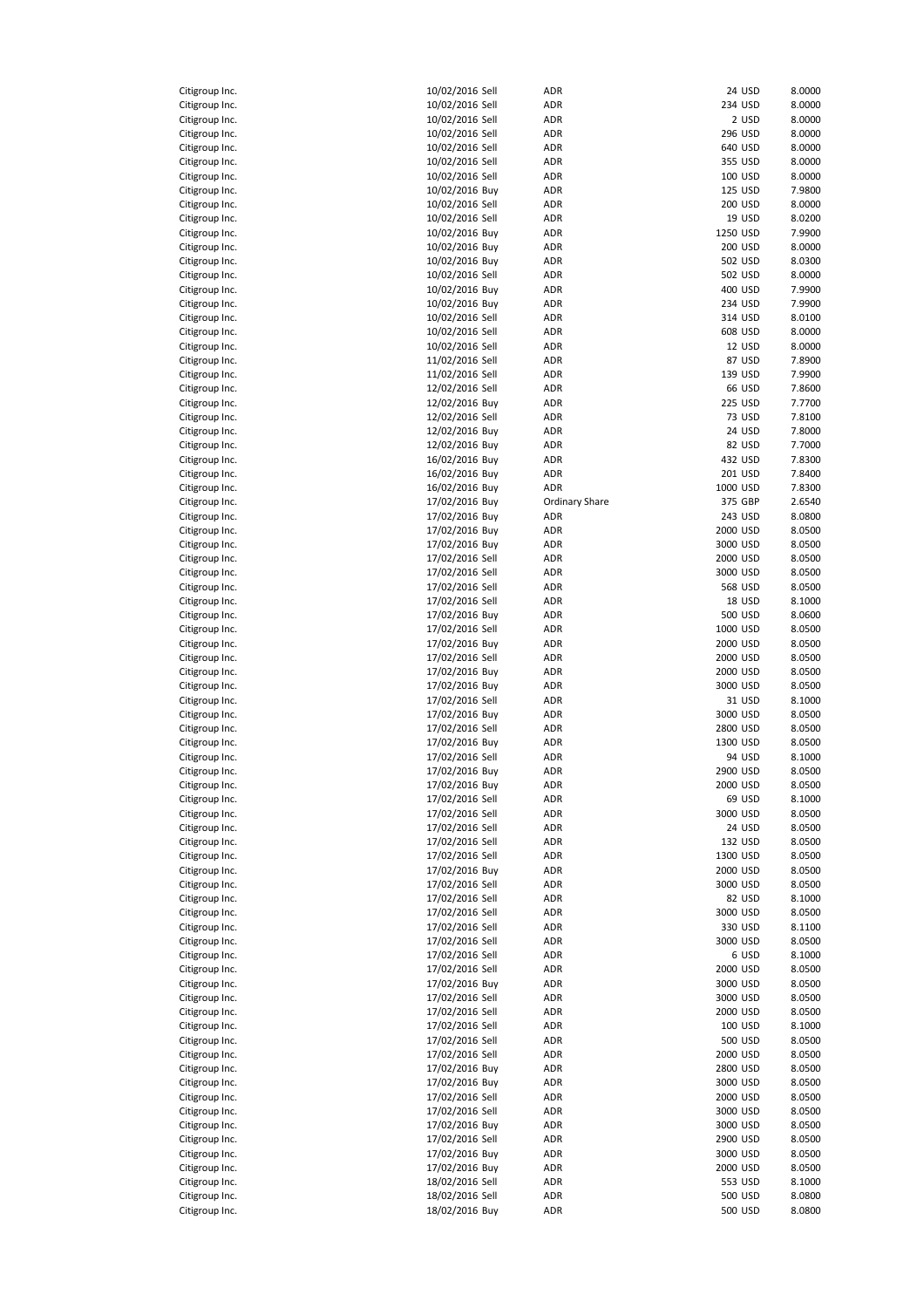|                                                 | Citigroup Ind |
|-------------------------------------------------|---------------|
| Citigroup Ind                                   |               |
| $\mathsf{C}$<br>itigroup Inc.                   |               |
| $\mathsf{C}$<br>itigroup Inc.                   |               |
| itigroup Inc.<br>C                              |               |
| litigroup Inc.<br>C                             |               |
| itigroup Inc.<br>c                              |               |
| Citigroup Inc.<br>C                             |               |
| Citigroup Inc.<br>C                             |               |
| itigroup Inc.<br>Citigroup Inc.                 |               |
| Citigroup Ind                                   |               |
| Citigroup Ind                                   | l.            |
| Citigroup Ind                                   |               |
| Citigroup Inc.                                  |               |
| Citigroup Inc.                                  |               |
| Citigroup Inc.                                  |               |
| Citigroup Inc.<br>C                             |               |
| Citigroup Inc.                                  |               |
| Citigroup Inc.                                  |               |
| Citigroup Inc.                                  |               |
| C<br>itigroup Inc.                              |               |
| C<br>itigroup Inc.                              |               |
| Citigroup Inc.                                  |               |
| Citigroup Inc                                   |               |
| Citigroup Ind                                   |               |
| Citigroup Inc.                                  |               |
| $\mathsf{C}$<br>itigroup Inc.                   |               |
| $\mathfrak c$<br>Citigroup Inc.                 |               |
| itigroup Inc.<br>C                              |               |
| litigroup Inc.<br>C                             |               |
| itigroup Inc.<br>c                              |               |
| Citigroup Inc.<br>C                             |               |
| Citigroup Inc.                                  |               |
| itigroup Inc.<br>C                              |               |
| Citigroup Inc.                                  |               |
| Citigroup Ind                                   |               |
| Citigroup Ind<br>Citigroup Ind                  | l.            |
| Citigroup Inc.                                  |               |
| Citigroup Inc.                                  |               |
|                                                 |               |
|                                                 |               |
| Citigroup Inc.                                  |               |
| Citigroup Inc.<br>Citigroup Inc.                |               |
| Citigroup Inc.                                  |               |
| itigroup Inc.<br>c                              |               |
| C<br>itigroup Inc.                              |               |
| Citigroup Inc.                                  |               |
| Citigroup Ind                                   |               |
| Citigroup Inc                                   |               |
| Citigroup Ind                                   |               |
| itigroup Inc.<br>C                              |               |
| $\mathsf{C}$<br>itigroup Inc.                   |               |
| $\mathsf{C}$<br>itigroup Inc.                   |               |
| itigroup Inc.<br>C                              |               |
| Citigroup Inc.                                  |               |
| itigroup Inc.<br>c                              |               |
| Citigroup Inc.                                  |               |
| Citigroup Inc.                                  |               |
| Citigroup Inc.                                  |               |
| Citigroup Ind                                   | ì.            |
| Citigroup Ind                                   |               |
| Citigroup Inc.                                  |               |
| Citigroup Inc.                                  |               |
| Citigroup Inc.                                  |               |
| Citigroup Inc.<br>Citigroup Inc.                |               |
| Citigroup Inc.                                  |               |
| Citigroup Inc.                                  |               |
| Citigroup Inc.                                  |               |
| C<br>itigroup Inc.                              |               |
| C<br>itigroup Inc.                              |               |
| Citigroup Inc.                                  |               |
| Citigroup Ind                                   |               |
| Citigroup Ind                                   |               |
| itigroup Inc<br>c                               |               |
| Citigroup Inc.                                  |               |
| $\mathsf{C}$<br>itigroup Inc.<br>Citigroup Inc. |               |

| Citigroup Inc.                   | 18/02/2016 Buy                    | ADR                          |          | 500 USD | 8.0800                     |
|----------------------------------|-----------------------------------|------------------------------|----------|---------|----------------------------|
| Citigroup Inc.                   | 18/02/2016 Buy                    | ADR                          |          | 100 USD | 8.0800                     |
|                                  |                                   |                              |          |         |                            |
| Citigroup Inc.                   | 18/02/2016 Buy                    | ADR                          |          | 400 USD | 8.0800                     |
| Citigroup Inc.                   | 19/02/2016 Buy                    | <b>Ordinary Share</b>        |          | 166 GBP | 2.6005                     |
| Citigroup Inc.                   | 19/02/2016 Sell                   | <b>Ordinary Share</b>        |          | 100 GBP | 2.6000                     |
| Citigroup Inc.                   | 19/02/2016 Sell                   | <b>Ordinary Share</b>        |          | 166 GBP | 2.6000                     |
| Citigroup Inc.                   | 19/02/2016 Buy                    | Ordinary Share               | 1568 GBP |         | 2.6020                     |
| Citigroup Inc.                   | 19/02/2016 Sell                   | <b>Ordinary Share</b>        |          | 166 GBP | 2.6000                     |
| Citigroup Inc.                   | 19/02/2016 Buy                    | <b>Ordinary Share</b>        |          | 166 GBP | 2.6005                     |
| Citigroup Inc.                   | 19/02/2016 Buy                    | <b>Ordinary Share</b>        |          | 100 GBP | 2.6005                     |
|                                  |                                   |                              |          |         |                            |
| Citigroup Inc.                   | 19/02/2016 Sell                   | ADR                          |          | 100 USD | 7.9100                     |
| Citigroup Inc.                   | 19/02/2016 Buy                    | ADR                          |          | 100 USD | 7.9100                     |
| Citigroup Inc.                   | 19/02/2016 Buy                    | ADR                          |          | 100 USD | 7.8900                     |
| Citigroup Inc.                   | 19/02/2016 Sell                   | ADR                          |          | 100 USD | 7.9100                     |
| Citigroup Inc.                   | 19/02/2016 Buy                    | ADR                          | 3000 USD |         | 7.9100                     |
| Citigroup Inc.                   | 19/02/2016 Buy                    | ADR                          | 2000 USD |         | 7.8900                     |
| Citigroup Inc.                   | 19/02/2016 Buy                    | ADR                          |          | 600 USD | 7.8900                     |
| Citigroup Inc.                   | 19/02/2016 Buy                    | ADR                          |          | 200 USD | 7.9300                     |
|                                  |                                   |                              |          |         |                            |
| Citigroup Inc.                   | 19/02/2016 Sell                   | ADR                          |          | 100 USD | 7.9100                     |
| Citigroup Inc.                   | 19/02/2016 Sell                   | ADR                          |          | 600 USD | 7.8900                     |
| Citigroup Inc.                   | 19/02/2016 Buy                    | ADR                          |          | 48 USD  | 7.8600                     |
| Citigroup Inc.                   | 19/02/2016 Sell                   | ADR                          | 3000 USD |         | 7.9100                     |
| Citigroup Inc.                   | 19/02/2016 Buy                    | ADR                          |          | 100 USD | 7.9100                     |
| Citigroup Inc.                   | 19/02/2016 Buy                    | ADR                          |          | 100 USD | 7.9100                     |
| Citigroup Inc.                   | 19/02/2016 Buy                    | ADR                          |          | 133 USD | 7.9400                     |
| Citigroup Inc.                   | 19/02/2016 Sell                   | ADR                          | 2000 USD |         | 7.8900                     |
|                                  |                                   |                              |          |         |                            |
| Citigroup Inc.                   | 19/02/2016 Sell                   | ADR                          |          | 100 USD | 7.8900                     |
| Citigroup Inc.                   | 22/02/2016 Buy                    | <b>Ordinary Share</b>        |          | 711 GBP | 2.6000                     |
| Citigroup Inc.                   | 22/02/2016 Sell                   | <b>Ordinary Share</b>        |          | 711 GBP | 2.6000                     |
| Citigroup Inc.                   | 22/02/2016 Sell                   | <b>Ordinary Share</b>        | 1943 GBP |         | 2.6000                     |
| Citigroup Inc.                   | 22/02/2016 Buy                    | ADR                          |          | 500 USD | 7.8900                     |
| Citigroup Inc.                   | 22/02/2016 Sell                   | ADR                          | 1000 USD |         | 7.9000                     |
| Citigroup Inc.                   | 22/02/2016 Sell                   | ADR                          |          | 248 USD | 7.9000                     |
|                                  |                                   |                              |          |         |                            |
| Citigroup Inc.                   | 22/02/2016 Buy                    | ADR                          |          | 160 USD | 7.9000                     |
| Citigroup Inc.                   | 22/02/2016 Buy                    | ADR                          |          | 56 USD  | 7.9000                     |
| Citigroup Inc.                   | 22/02/2016 Sell                   | ADR                          |          | 500 USD | 7.9000                     |
| Citigroup Inc.                   | 22/02/2016 Buy                    | ADR                          | 1000 USD |         | 7.9200                     |
| Citigroup Inc.                   | 22/02/2016 Buy                    | ADR                          |          | 300 USD | 7.9100                     |
| Citigroup Inc.                   | 22/02/2016 Sell                   | ADR                          |          | 133 USD | 7.9000                     |
| Citigroup Inc.                   | 22/02/2016 Sell                   | ADR                          |          | 360 USD | 7.9000                     |
| Citigroup Inc.                   | 23/02/2016 Buy                    | <b>Ordinary Share</b>        | 1000 GBP |         | 2.5150                     |
|                                  | 23/02/2016 Sell                   |                              | 1000 GBP |         | 2.5100                     |
| Citigroup Inc.                   |                                   | <b>Ordinary Share</b>        |          |         |                            |
| Citigroup Inc.                   | 23/02/2016 Buy                    | <b>Ordinary Share</b>        | 1000 GBP |         | 2.5105                     |
| Citigroup Inc.                   | 23/02/2016 Buy                    | <b>Ordinary Share</b>        | 1000 GBP |         | 2.5105                     |
| Citigroup Inc.                   | 23/02/2016 Sell                   | <b>Ordinary Share</b>        | 1000 GBP |         | 2.5100                     |
| Citigroup Inc.                   | 23/02/2016 Sell                   | ADR                          |          | 800 USD | 7.6200                     |
| Citigroup Inc.                   | 23/02/2016 Buy                    | ADR                          |          | 500 USD | 7.6200                     |
| Citigroup Inc.                   | 23/02/2016 Sell                   | ADR                          |          | 184 USD | 7.6100                     |
| Citigroup Inc.                   | 23/02/2016 Buy                    | ADR                          |          | 800 USD | 7.6200                     |
|                                  |                                   |                              |          |         |                            |
| Citigroup Inc.                   | 23/02/2016 Sell                   | ADR                          |          | 400 USD | 7.5900                     |
| Citigroup Inc.                   | 23/02/2016 Sell                   | ADR                          |          | 100 USD | 7.5900                     |
| Citigroup Inc.                   | 23/02/2016 Buy                    | ADR                          |          | 87 USD  | 7.6000                     |
| Citigroup Inc.                   | 23/02/2016 Buy                    | ADR                          |          | 200 USD | 7.6700                     |
| Citigroup Inc.                   | 24/02/2016 Buy                    | ADR                          |          | 300 USD | 7.4100                     |
| Citigroup Inc.                   | 24/02/2016 Buy                    | ADR                          |          | 200 USD | 7.4200                     |
| Citigroup Inc.                   | 24/02/2016 Sell                   | ADR                          |          | 75 USD  | 7.5000                     |
| Citigroup Inc.                   | 24/02/2016 Buy                    | ADR                          |          | 5 USD   | 7.5600                     |
| Citigroup Inc.                   | 24/02/2016 Sell                   | ADR                          |          | 5 USD   | 7.5600                     |
| Citigroup Inc.                   |                                   |                              |          | 11 USD  |                            |
|                                  | 24/02/2016 Buy                    | ADR                          |          |         | 7.4700                     |
| Citigroup Inc.                   | 24/02/2016 Sell                   | ADR                          |          | 5 USD   | 7.5600                     |
| Citigroup Inc.                   | 24/02/2016 Buy                    | ADR                          |          | 5 USD   | 7.5600                     |
| Citigroup Inc.                   | 24/02/2016 Buy                    | ADR                          |          | 100 USD | 7.5600                     |
| Citigroup Inc.                   | 25/02/2016 Sell                   | ADR                          |          | 120 USD | 7.6100                     |
| Citigroup Inc.                   | 25/02/2016 Buy                    | ADR                          |          | 120 USD | 7.6100                     |
| Citigroup Inc.                   | 25/02/2016 Buy                    | ADR                          |          | 700 USD | 7.6200                     |
| Citigroup Inc.                   | 25/02/2016 Buy                    | ADR                          |          | 1 USD   | 7.7200                     |
| Citigroup Inc.                   | 26/02/2016 Buy                    | ADR                          |          | 475 USD | 7.7100                     |
|                                  |                                   |                              |          |         |                            |
| Citigroup Inc.                   | 26/02/2016 Sell                   | ADR                          |          | 32 USD  | 7.7300                     |
| Citigroup Inc.                   | 26/02/2016 Sell                   | ADR                          |          | 115 USD | 7.7400                     |
| Citigroup Inc.                   | 26/02/2016 Sell                   | ADR                          |          | 799 USD | 7.7300                     |
| Citigroup Inc.                   | 26/02/2016 Sell                   | ADR                          |          | 35 USD  | 7.7400                     |
| Citigroup Inc.                   | 26/02/2016 Buy                    | ADR                          |          | 300 USD | 7.7700                     |
| Citigroup Inc.                   | 26/02/2016 Sell                   | ADR                          |          | 6 USD   | 7.7400                     |
| Citigroup Inc.                   | 29/02/2016 Sell                   | ADR                          |          | 15 USD  | 7.5900                     |
| Citigroup Inc.                   | 29/02/2016 Sell                   | ADR                          | 1640 USD |         | 7.6400                     |
| Citigroup Inc.                   | 29/02/2016 Buy                    | ADR                          |          | 400 USD | 7.6400                     |
|                                  |                                   |                              |          |         |                            |
| Citigroup Inc.                   | 29/02/2016 Buy                    | ADR                          | 1640 USD |         | 7.6400                     |
| Citigroup Inc.                   |                                   |                              |          |         |                            |
|                                  | 29/02/2016 Sell                   | ADR                          |          | 400 USD |                            |
| Citigroup Inc.<br>Citigroup Inc. | 29/02/2016 Buy<br>01/03/2016 Sell | ADR<br><b>Ordinary Share</b> | 1000 GBP | 336 USD | 7.6400<br>7.5200<br>2.5500 |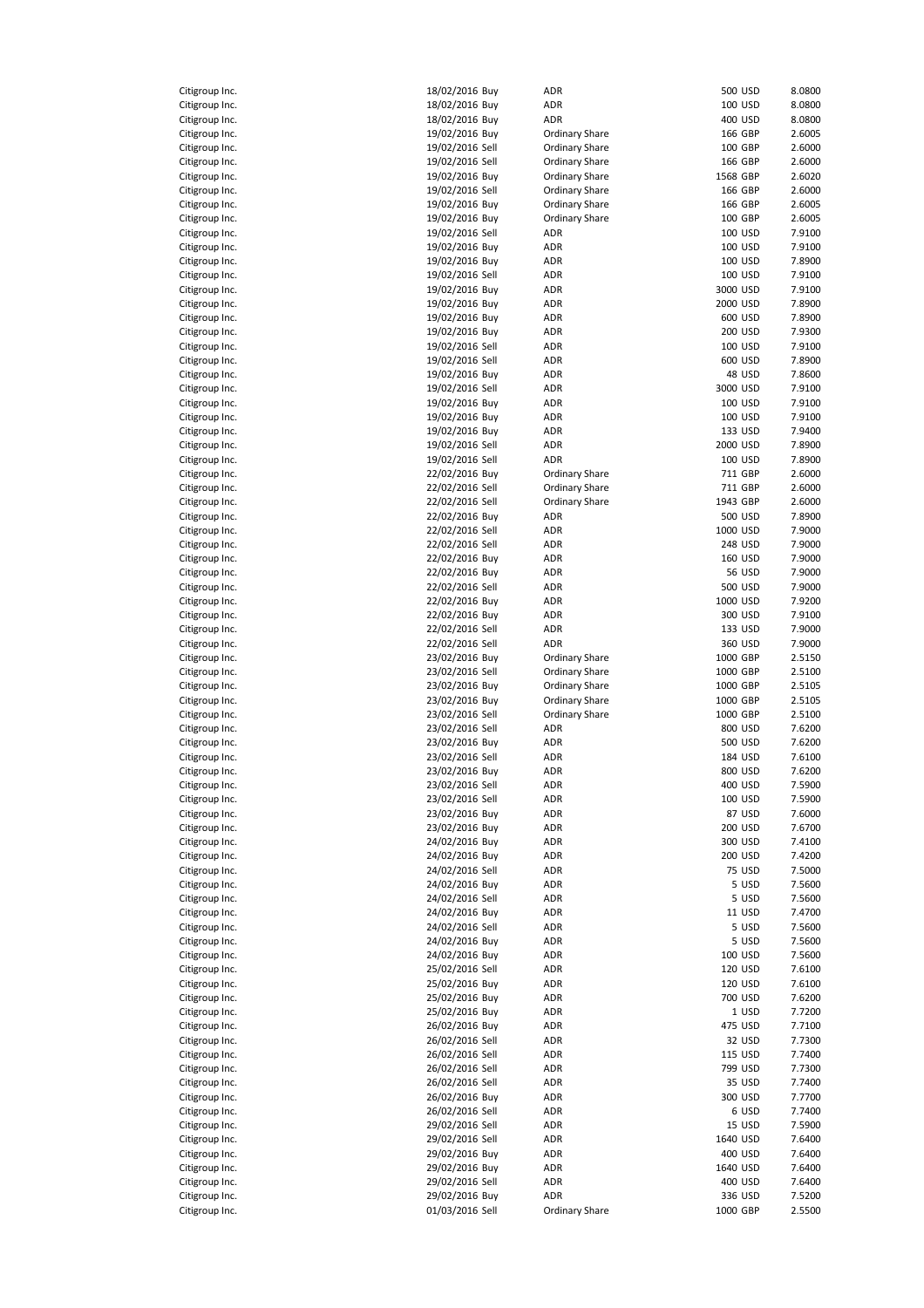| itigroup Inc.<br>c                    |
|---------------------------------------|
|                                       |
| itigroup Inc.<br>C                    |
| Citigroup Inc.                        |
| Citigroup Inc.                        |
| litigroup Inc.<br>C                   |
| Citigroup Inc.<br>Citigroup Inc.      |
| Citigroup Inc.                        |
| Citigroup Ind                         |
| Citigroup Inc.                        |
| Citigroup Inc.                        |
| Citigroup Inc.                        |
| Citigroup Inc.<br>C                   |
| Citigroup Inc.                        |
| Citigroup Inc.                        |
| Citigroup Inc.<br>Citigroup Inc.      |
| Citigroup Inc.                        |
| Citigroup Inc.<br>C                   |
| Citigroup Inc.                        |
| Citigroup Ind                         |
| Citigroup Inc.                        |
| Citigroup Ind                         |
| Citigroup Inc.                        |
| itigroup Inc.<br>C<br>$\mathsf{C}$    |
| Citigroup Inc.<br>itigroup Inc.<br>C  |
| Citigroup Inc.<br>C                   |
| Citigroup Inc.                        |
| itigroup Inc.<br>C                    |
| Citigroup Inc.                        |
| Citigroup Inc.                        |
| Citigroup Inc.                        |
| Citigroup Ind                         |
| Citigroup Inc.                        |
| Citigroup Inc.                        |
| Citigroup Inc.<br>Citigroup Inc.<br>C |
| Citigroup Inc.                        |
| Citigroup Inc.                        |
| Citigroup Inc.                        |
| Citigroup Inc.<br>C                   |
|                                       |
| Citigroup Inc.                        |
| Citigroup Inc.                        |
| Citigroup Inc.                        |
| Citigroup Inc                         |
| Citigroup Inc.                        |
| Citigroup Inc.                        |
| Citigroup Inc.                        |
| Citigroup Inc.<br>C                   |
| Citigroup Inc.<br>Citigroup Inc.      |
| Citigroup Inc.                        |
| Citigroup Inc.                        |
| Citigroup Inc.                        |
| Citigroup Inc.                        |
| Citigroup Inc.                        |
| Citigroup Inc.                        |
| Citigroup Inc.                        |
| Citigroup Inc.                        |
| Citigroup Inc.<br>Citigroup Inc.      |
| Citigroup Inc.                        |
| Citigroup Inc.                        |
| Citigroup Inc.                        |
| Citigroup Inc.                        |
| Citigroup Inc.                        |
| Citigroup Inc.                        |
| Citigroup Ind                         |
| Citigroup Inc.                        |
| Citigroup Ind<br>Citigroup Inc.       |
| Citigroup Inc.                        |
| $\mathsf{C}$<br>Citigroup Inc.        |
| Citigroup Inc.                        |
| Citigroup Inc.                        |
| Citigroup Inc.<br>Citigroup Inc.      |

| Citigroup Inc. | 01/03/2016 Sell | ADR                   |          | 180 USD        | 7.7600 |
|----------------|-----------------|-----------------------|----------|----------------|--------|
| Citigroup Inc. | 01/03/2016 Buy  | ADR                   |          | 6 USD          | 7.7600 |
| Citigroup Inc. | 01/03/2016 Buy  | ADR                   |          | 100 USD        | 7.7600 |
|                |                 |                       |          |                |        |
| Citigroup Inc. | 01/03/2016 Sell | ADR                   |          | 205 USD        | 7.7800 |
| Citigroup Inc. | 01/03/2016 Sell | ADR                   |          | 330 USD        | 7.8100 |
| Citigroup Inc. | 01/03/2016 Buy  | ADR                   |          | 500 USD        | 7.7700 |
| Citigroup Inc. | 01/03/2016 Buy  | ADR                   |          | 242 USD        | 7.7600 |
| Citigroup Inc. | 01/03/2016 Buy  | ADR                   |          | 180 USD        | 7.7600 |
| Citigroup Inc. | 01/03/2016 Sell | ADR                   |          | 100 USD        | 7.7600 |
| Citigroup Inc. | 02/03/2016 Buy  | <b>Ordinary Share</b> |          | 70 GBP         | 2.5300 |
| Citigroup Inc. | 02/03/2016 Sell | ADR                   |          | 73 USD         | 7.7500 |
|                |                 |                       |          |                |        |
| Citigroup Inc. | 03/03/2016 Sell | ADR                   |          | 530 USD        | 8.0200 |
| Citigroup Inc. | 03/03/2016 Sell | ADR                   |          | 81 USD         | 7.9700 |
| Citigroup Inc. | 03/03/2016 Sell | ADR                   |          | <b>222 USD</b> | 7.9900 |
| Citigroup Inc. | 03/03/2016 Sell | ADR                   |          | 435 USD        | 7.9900 |
| Citigroup Inc. | 03/03/2016 Sell | ADR                   |          | 278 USD        | 7.9900 |
| Citigroup Inc. | 03/03/2016 Sell | ADR                   |          | 79 USD         | 8.0100 |
| Citigroup Inc. | 03/03/2016 Sell | ADR                   |          | 1278 USD       | 7.9900 |
| Citigroup Inc. | 03/03/2016 Buy  | ADR                   |          | 435 USD        | 7.9900 |
|                |                 |                       |          |                |        |
| Citigroup Inc. | 03/03/2016 Buy  | ADR                   |          | 1000 USD       | 7.9900 |
| Citigroup Inc. | 03/03/2016 Sell | ADR                   |          | 248 USD        | 7.9900 |
| Citigroup Inc. | 04/03/2016 Buy  | <b>Ordinary Share</b> |          | 500 GBP        | 2.6940 |
| Citigroup Inc. | 04/03/2016 Sell | Ordinary Share        |          | 700 GBP        | 2.6900 |
| Citigroup Inc. | 04/03/2016 Buy  | <b>Ordinary Share</b> |          | 700 GBP        | 2.6905 |
| Citigroup Inc. | 04/03/2016 Buy  | ADR                   |          | 9 USD          | 8.2000 |
| Citigroup Inc. | 04/03/2016 Sell | ADR                   |          | 9 USD          | 8.2200 |
| Citigroup Inc. | 04/03/2016 Sell | ADR                   |          | 500 USD        | 8.2200 |
|                |                 | ADR                   |          | 523 USD        | 8.2400 |
| Citigroup Inc. | 04/03/2016 Sell |                       |          |                |        |
| Citigroup Inc. | 04/03/2016 Buy  | ADR                   |          | 1416 USD       | 8.2300 |
| Citigroup Inc. | 04/03/2016 Sell | ADR                   |          | <b>50 USD</b>  | 8.2600 |
| Citigroup Inc. | 04/03/2016 Buy  | ADR                   |          | 74 USD         | 8.1800 |
| Citigroup Inc. | 07/03/2016 Sell | <b>Ordinary Share</b> |          | 500 GBP        | 2.6800 |
| Citigroup Inc. | 07/03/2016 Sell | <b>Ordinary Share</b> |          | 70 GBP         | 2.6800 |
| Citigroup Inc. | 07/03/2016 Sell | ADR                   |          | 115 USD        | 8.2900 |
| Citigroup Inc. | 07/03/2016 Buy  | ADR                   |          | 1000 USD       | 8.2400 |
|                |                 | ADR                   |          | 1000 USD       | 8.2100 |
| Citigroup Inc. | 07/03/2016 Buy  |                       |          |                |        |
| Citigroup Inc. | 07/03/2016 Sell | ADR                   | 1000 USD |                | 8.2400 |
| Citigroup Inc. | 07/03/2016 Sell | ADR                   | 1000 USD |                | 8.2500 |
| Citigroup Inc. | 07/03/2016 Sell | ADR                   | 1000 USD |                | 8.2100 |
| Citigroup Inc. | 07/03/2016 Buy  | ADR                   |          | 24 USD         | 8.2400 |
| Citigroup Inc. | 08/03/2016 Sell | ADR                   |          | 45 USD         | 8.3800 |
| Citigroup Inc. | 08/03/2016 Buy  | ADR                   |          | 23 USD         | 8.3700 |
| Citigroup Inc. | 08/03/2016 Buy  | ADR                   |          | 300 USD        | 8.3700 |
| Citigroup Inc. | 08/03/2016 Sell | ADR                   |          | 125 USD        | 8.3900 |
|                |                 |                       |          |                |        |
| Citigroup Inc. | 08/03/2016 Buy  | ADR                   |          | 30 USD         | 8.3700 |
| Citigroup Inc. | 09/03/2016 Buy  | <b>Ordinary Share</b> |          | 700 GBP        | 2.7640 |
| Citigroup Inc. | 09/03/2016 Buy  | Ordinary Share        |          | 125 GBP        | 2.7530 |
| Citigroup Inc. | 09/03/2016 Buy  | ADR                   |          | 192 USD        | 8.3300 |
| Citigroup Inc. | 09/03/2016 Buy  | ADR                   |          | 130 USD        | 8.3500 |
| Citigroup Inc. | 09/03/2016 Buy  | ADR                   |          | 175 USD        | 8.3600 |
| Citigroup Inc. | 09/03/2016 Sell | ADR                   |          | 195 USD        | 8.3600 |
| Citigroup Inc. | 10/03/2016 Sell | <b>Ordinary Share</b> |          | 100 GBP        | 2.7000 |
| Citigroup Inc. | 10/03/2016 Sell | <b>Ordinary Share</b> |          | 100 GBP        | 2.7000 |
|                |                 |                       |          |                |        |
| Citigroup Inc. | 10/03/2016 Sell | <b>Ordinary Share</b> |          | 100 GBP        | 2.7000 |
| Citigroup Inc. | 10/03/2016 Sell | Ordinary Share        |          | 100 GBP        | 2.7000 |
| Citigroup Inc. | 10/03/2016 Sell | <b>Ordinary Share</b> |          | 100 GBP        | 2.7000 |
| Citigroup Inc. | 10/03/2016 Sell | <b>Ordinary Share</b> |          | 100 GBP        | 2.7000 |
| Citigroup Inc. | 10/03/2016 Sell | <b>Ordinary Share</b> |          | 100 GBP        | 2.7000 |
| Citigroup Inc. | 10/03/2016 Sell | Ordinary Share        |          | 100 GBP        | 2.7000 |
| Citigroup Inc. | 10/03/2016 Sell | ADR                   |          | 100 USD        | 8.1400 |
| Citigroup Inc. | 10/03/2016 Buy  | ADR                   |          | 350 USD        | 8.1300 |
| Citigroup Inc. | 10/03/2016 Buy  | ADR                   |          | 100 USD        | 8.1400 |
|                | 10/03/2016 Buy  | ADR                   |          | 284 USD        | 8.1700 |
| Citigroup Inc. |                 |                       |          |                |        |
| Citigroup Inc. | 10/03/2016 Sell | ADR                   |          | 294 USD        | 8.1000 |
| Citigroup Inc. | 10/03/2016 Sell | ADR                   |          | 100 USD        | 8.1300 |
| Citigroup Inc. | 10/03/2016 Sell | ADR                   |          | <b>76 USD</b>  | 8.1500 |
| Citigroup Inc. | 10/03/2016 Sell | ADR                   |          | 400 USD        | 8.1100 |
| Citigroup Inc. | 10/03/2016 Buy  | ADR                   |          | 500 USD        | 8.1100 |
| Citigroup Inc. | 11/03/2016 Buy  | ADR                   |          | 112 USD        | 8.3500 |
| Citigroup Inc. | 11/03/2016 Sell | ADR                   |          | 80 USD         | 8.3200 |
| Citigroup Inc. | 11/03/2016 Buy  | ADR                   |          | 220 USD        | 8.3400 |
| Citigroup Inc. | 11/03/2016 Sell | ADR                   |          | 300 USD        | 8.3500 |
|                |                 |                       |          |                |        |
| Citigroup Inc. | 11/03/2016 Sell | ADR                   |          | 200 USD        | 8.3400 |
| Citigroup Inc. | 11/03/2016 Buy  | ADR                   |          | 150 USD        | 8.3100 |
| Citigroup Inc. | 11/03/2016 Sell | ADR                   |          | 112 USD        | 8.3500 |
| Citigroup Inc. | 11/03/2016 Sell | ADR                   |          | 220 USD        | 8.3400 |
| Citigroup Inc. | 11/03/2016 Sell | ADR                   |          | 88 USD         | 8.3600 |
| Citigroup Inc. | 11/03/2016 Sell | ADR                   |          | 219 USD        | 8.3500 |
| Citigroup Inc. | 11/03/2016 Buy  | ADR                   |          | 185 USD        | 8.3100 |
| Citigroup Inc. | 11/03/2016 Buy  | ADR                   |          | 525 USD        | 8.2900 |
|                |                 |                       |          |                |        |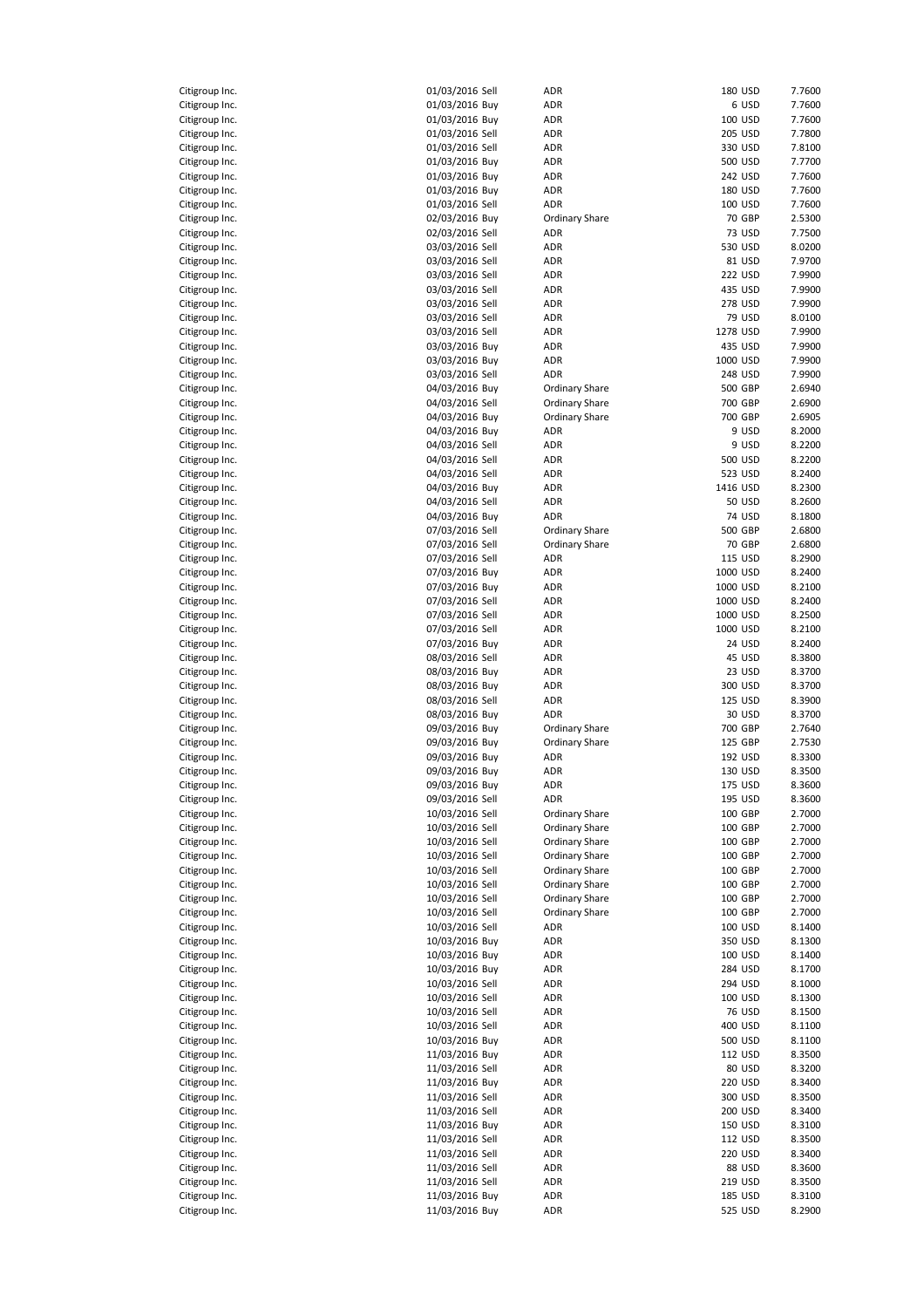| Citigroup Inc.<br>litigroup Inc.<br>C |
|---------------------------------------|
|                                       |
| Citigroup Inc.                        |
| Citigroup Inc.                        |
| Citigroup Inc.                        |
| itigroup Inc.<br>C                    |
| Citigroup Inc.                        |
| Citigroup Inc.                        |
| Citigroup Inc.                        |
| Citigroup Ind                         |
| Citigroup Inc.                        |
| Citigroup Inc.                        |
| itigroup Inc.<br>C                    |
| litigroup Inc.<br>C                   |
| Citigroup Inc.                        |
| Citigroup Inc.                        |
| Citigroup Inc.<br>C                   |
| itigroup Inc.<br>c                    |
| itigroup Inc.<br>C                    |
| litigroup Inc.<br>C                   |
| Citigroup Inc.                        |
| Citigroup Inc<br>l.                   |
| Citigroup Ind                         |
| Citigroup Inc.                        |
| Citigroup Inc.                        |
| Citigroup Inc.                        |
| Citigroup Inc.<br>C                   |
| Citigroup Inc.                        |
| Citigroup Inc.                        |
| Citigroup Inc.                        |
| itigroup Inc.<br>C                    |
| Citigroup Inc.                        |
| Citigroup Inc.                        |
| Citigroup Inc.                        |
| Citigroup Ind                         |
| Citigroup Inc.                        |
| Citigroup Inc.<br>c                   |
| itigroup Inc.<br>C                    |
| itigroup Inc.<br>C                    |
| Citigroup Inc.<br>C                   |
| Citigroup Inc.                        |
| Citigroup Inc.<br>C                   |
| litigroup Inc.<br>C                   |
| itigroup Inc.<br>C                    |
| Citigroup Inc.                        |
| Citigroup Ind                         |
|                                       |
| Citigroup Ind                         |
| Citigroup Ind                         |
| Citigroup Inc.                        |
| Citigroup Inc.                        |
| Citigroup Inc.                        |
| Citigroup Inc.                        |
| Citigroup Inc.                        |
| Citigroup Inc.                        |
| Citigroup Inc.                        |
| Citigroup Inc.                        |
| Citigroup Inc.                        |
| Citigroup Inc.                        |
| Citigroup Inc.<br>Citigroup Inc.      |
| Citigroup Inc.                        |
|                                       |
| Citigroup Inc.                        |
| Citigroup Inc.<br>Citigroup Inc.      |
| Citigroup Inc.                        |
| Citigroup Inc.                        |
| Citigroup Inc.                        |
| Citigroup Inc.                        |
| Citigroup Inc.                        |
| Citigroup Inc.                        |
| Citigroup Ind<br>l.                   |
| Citigroup Inc.                        |
| Citigroup Inc.                        |
| Citigroup Inc.                        |
| Citigroup Inc.                        |
| Citigroup Inc.                        |
| Citigroup Inc.<br>Citigroup Inc.      |
| Citigroup<br>Inc.                     |

| Citigroup Inc. | 11/03/2016 Buy  | ADR                   |          | 219 USD       | 8.3500 |
|----------------|-----------------|-----------------------|----------|---------------|--------|
| Citigroup Inc. | 11/03/2016 Buy  | ADR                   |          | 185 USD       | 8.3300 |
| Citigroup Inc. | 11/03/2016 Sell | ADR                   |          | 200 USD       | 8.3600 |
| Citigroup Inc. | 11/03/2016 Sell | ADR                   |          | 200 USD       | 8.3700 |
| Citigroup Inc. | 11/03/2016 Buy  | ADR                   |          | 200 USD       | 8.3200 |
| Citigroup Inc. | 11/03/2016 Buy  | ADR                   |          | 300 USD       | 8.3400 |
| Citigroup Inc. | 11/03/2016 Buy  | ADR                   |          | 200 USD       | 8.3300 |
| Citigroup Inc. | 11/03/2016 Sell | ADR                   |          | 200 USD       | 8.3300 |
|                |                 |                       |          |               |        |
| Citigroup Inc. | 11/03/2016 Buy  | ADR                   |          | 150 USD       | 8.3300 |
| Citigroup Inc. | 11/03/2016 Buy  | ADR                   |          | 300 USD       | 8.3000 |
| Citigroup Inc. | 11/03/2016 Buy  | ADR                   |          | 9 USD         | 8.3300 |
| Citigroup Inc. | 11/03/2016 Buy  | ADR                   |          | 200 USD       | 8.3400 |
| Citigroup Inc. | 11/03/2016 Sell | ADR                   |          | 85 USD        | 8.3300 |
| Citigroup Inc. | 11/03/2016 Sell | ADR                   |          | 100 USD       | 8.3500 |
| Citigroup Inc. | 11/03/2016 Sell | ADR                   |          | 40 USD        | 8.3600 |
| Citigroup Inc. | 11/03/2016 Buy  | ADR                   |          | 200 USD       | 8.3400 |
| Citigroup Inc. | 11/03/2016 Buy  | ADR                   |          | 100 USD       | 8.3500 |
| Citigroup Inc. | 11/03/2016 Sell | ADR                   |          | 200 USD       | 8.3400 |
| Citigroup Inc. | 11/03/2016 Buy  | ADR                   |          | 100 USD       | 8.3200 |
| Citigroup Inc. | 11/03/2016 Sell | ADR                   |          | 300 USD       | 8.3400 |
| Citigroup Inc. | 11/03/2016 Buy  | ADR                   |          | 100 USD       | 8.3300 |
| Citigroup Inc. | 11/03/2016 Buy  | ADR                   |          | 300 USD       | 8.3500 |
| Citigroup Inc. | 11/03/2016 Sell | ADR                   |          | 185 USD       | 8.3300 |
| Citigroup Inc. | 11/03/2016 Buy  | ADR                   |          | 85 USD        | 8.3300 |
|                | 11/03/2016 Buy  | ADR                   |          | 200 USD       | 8.3600 |
| Citigroup Inc. |                 |                       |          |               |        |
| Citigroup Inc. | 11/03/2016 Sell | ADR                   |          | 185 USD       | 8.3100 |
| Citigroup Inc. | 14/03/2016 Sell | ADR                   |          | 156 USD       | 8.3300 |
| Citigroup Inc. | 14/03/2016 Sell | ADR                   |          | 134 USD       | 8.3300 |
| Citigroup Inc. | 14/03/2016 Sell | ADR                   |          | <b>58 USD</b> | 8.3300 |
| Citigroup Inc. | 14/03/2016 Buy  | ADR                   |          | 270 USD       | 8.3300 |
| Citigroup Inc. | 15/03/2016 Sell | ADR                   | 2105 USD |               | 8.1000 |
| Citigroup Inc. | 15/03/2016 Buy  | ADR                   | 2105 USD |               | 8.1000 |
| Citigroup Inc. | 16/03/2016 Buy  | Ordinary Share        |          | 325 GBP       | 2.6605 |
| Citigroup Inc. | 16/03/2016 Sell | Ordinary Share        |          | 325 GBP       | 2.6600 |
| Citigroup Inc. | 16/03/2016 Sell | <b>Ordinary Share</b> |          | 25 GBP        | 2.6700 |
| Citigroup Inc. | 16/03/2016 Sell | Ordinary Share        |          | 325 GBP       | 2.6600 |
| Citigroup Inc. | 16/03/2016 Buy  | Ordinary Share        | 1348 GBP |               | 2.6700 |
| Citigroup Inc. | 16/03/2016 Sell | <b>Ordinary Share</b> | 1000 GBP |               | 2.6700 |
| Citigroup Inc. | 16/03/2016 Buy  | <b>Ordinary Share</b> |          | 325 GBP       | 2.6605 |
|                |                 |                       | 1000 GBP |               | 2.6620 |
| Citigroup Inc. | 16/03/2016 Buy  | Ordinary Share        |          |               |        |
| Citigroup Inc. | 16/03/2016 Buy  | ADR                   |          | 200 USD       | 8.1800 |
| Citigroup Inc. | 16/03/2016 Buy  | ADR                   |          | 100 USD       | 8.1200 |
| Citigroup Inc. | 16/03/2016 Sell | ADR                   |          | 400 USD       | 8.1800 |
| Citigroup Inc. | 16/03/2016 Buy  | ADR                   |          | 100 USD       | 8.1200 |
| Citigroup Inc. | 16/03/2016 Sell | ADR                   |          | 100 USD       | 8.1200 |
| Citigroup Inc. | 16/03/2016 Buy  | ADR                   |          | 18 USD        | 8.1300 |
| Citigroup Inc. | 16/03/2016 Sell | ADR                   |          | 38 USD        | 8.1800 |
| Citigroup Inc. | 16/03/2016 Sell | ADR                   |          | 100 USD       | 8.1200 |
| Citigroup Inc. | 16/03/2016 Buy  | ADR                   |          | 100 USD       | 8.1200 |
| Citigroup Inc. | 16/03/2016 Buy  | ADR                   |          | 100 USD       | 8.1200 |
| Citigroup Inc. | 16/03/2016 Sell | ADR                   |          | 100 USD       | 8.1200 |
| Citigroup Inc. | 16/03/2016 Sell | ADR                   |          | 100 USD       | 8.1200 |
| Citigroup Inc. | 16/03/2016 Sell | ADR                   |          | 285 USD       | 8.2000 |
| Citigroup Inc. | 16/03/2016 Buy  | ADR                   |          | 100 USD       | 8.1200 |
|                |                 |                       |          |               |        |
| Citigroup Inc. | 16/03/2016 Buy  | ADR                   |          | 100 USD       | 8.1200 |
| Citigroup Inc. | 16/03/2016 Buy  | ADR                   |          | 100 USD       | 8.1800 |
| Citigroup Inc. | 16/03/2016 Sell | ADR                   |          | 38 USD        | 8.1900 |
| Citigroup Inc. | 16/03/2016 Buy  | ADR                   |          | 400 USD       | 8.1800 |
| Citigroup Inc. | 16/03/2016 Sell | ADR                   |          | 200 USD       | 8.1900 |
| Citigroup Inc. | 16/03/2016 Sell | ADR                   |          | 100 USD       | 8.1200 |
| Citigroup Inc. | 16/03/2016 Buy  | ADR                   |          | 100 USD       | 8.1200 |
| Citigroup Inc. | 16/03/2016 Sell | ADR                   |          | 62 USD        | 8.1900 |
| Citigroup Inc. | 16/03/2016 Buy  | ADR                   |          | 38 USD        | 8.1300 |
| Citigroup Inc. | 16/03/2016 Sell | ADR                   |          | 100 USD       | 8.1200 |
| Citigroup Inc. | 16/03/2016 Buy  | ADR                   |          | 180 USD       | 8.0300 |
| Citigroup Inc. | 16/03/2016 Sell | ADR                   |          | 100 USD       | 8.1200 |
| Citigroup Inc. | 17/03/2016 Buy  | <b>Ordinary Share</b> |          | 40 GBP        | 2.7800 |
| Citigroup Inc. | 17/03/2016 Buy  | <b>Ordinary Share</b> | 4502 GBP |               | 2.7901 |
| Citigroup Inc. | 17/03/2016 Sell | <b>Ordinary Share</b> | 4502 GBP |               | 2.7900 |
|                |                 |                       |          |               |        |
| Citigroup Inc. | 17/03/2016 Sell | <b>Ordinary Share</b> |          | 996 GBP       | 2.7900 |
| Citigroup Inc. | 17/03/2016 Buy  | <b>Ordinary Share</b> | 4502 GBP |               | 2.7901 |
| Citigroup Inc. | 17/03/2016 Buy  | <b>Ordinary Share</b> |          | 996 GBP       | 2.7903 |
| Citigroup Inc. | 17/03/2016 Sell | <b>Ordinary Share</b> | 4502 GBP |               | 2.7900 |
| Citigroup Inc. | 17/03/2016 Sell | <b>Ordinary Share</b> |          | 348 GBP       | 2.7900 |
| Citigroup Inc. | 17/03/2016 Sell | <b>Ordinary Share</b> | 1000 GBP |               | 2.8200 |
| Citigroup Inc. | 17/03/2016 Buy  | ADR                   |          | 122 USD       | 8.4300 |
| Citigroup Inc. | 17/03/2016 Sell | ADR                   |          | 400 USD       | 8.4400 |
| Citigroup Inc. | 17/03/2016 Buy  | ADR                   |          | 400 USD       | 8.4400 |
| Citigroup Inc. | 17/03/2016 Buy  | ADR                   |          | 100 USD       | 8.4400 |
| Citigroup Inc. | 17/03/2016 Sell | ADR                   |          | 130 USD       | 8.4500 |
|                |                 |                       |          |               |        |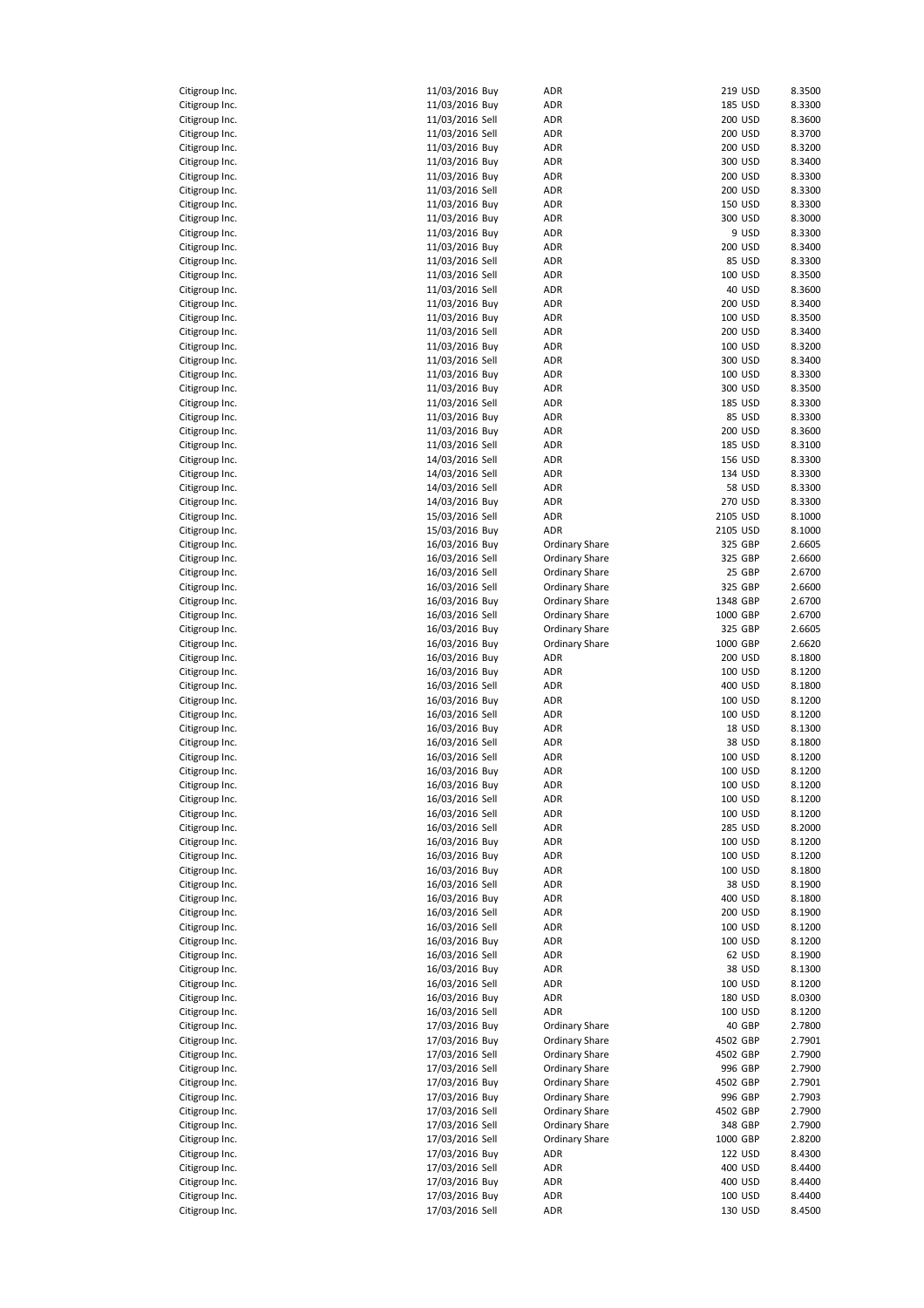| Citigroup Inc.                   | 17/03/2016 Sell                   | ADR | 122 USD            | 8.4300 |
|----------------------------------|-----------------------------------|-----|--------------------|--------|
| Citigroup Inc.                   | 17/03/2016 Sell                   | ADR | 115 USD            | 8.4500 |
| Citigroup Inc.                   | 17/03/2016 Sell                   | ADR | 100 USD            | 8.4500 |
|                                  |                                   |     |                    |        |
| Citigroup Inc.                   | 17/03/2016 Sell                   | ADR | 100 USD            | 8.4400 |
| Citigroup Inc.                   | 17/03/2016 Buy                    | ADR | 300 USD            | 8.4400 |
| Citigroup Inc.                   | 17/03/2016 Buy                    | ADR | 445 USD            | 8.4500 |
| Citigroup Inc.                   | 17/03/2016 Sell                   | ADR | 300 USD            | 8.4700 |
| Citigroup Inc.                   | 18/03/2016 Sell                   | ADR | 132 USD            | 8.5300 |
| Citigroup Inc.                   | 18/03/2016 Sell                   | ADR | 28 USD             | 8.5500 |
| Citigroup Inc.                   | 18/03/2016 Buy                    | ADR | <b>28 USD</b>      | 8.5300 |
| Citigroup Inc.                   | 18/03/2016 Sell                   | ADR | 2500 USD           | 8.5700 |
| Citigroup Inc.                   | 18/03/2016 Sell                   | ADR | 300 USD            | 8.5700 |
|                                  |                                   |     |                    |        |
| Citigroup Inc.                   | 18/03/2016 Sell                   | ADR | 2380 USD           | 8.5300 |
| Citigroup Inc.                   | 18/03/2016 Sell                   | ADR | 445 USD            | 8.5700 |
| Citigroup Inc.                   | 18/03/2016 Sell                   | ADR | 780 USD            | 8.5700 |
| Citigroup Inc.                   | 18/03/2016 Buy                    | ADR | 2500 USD           | 8.5500 |
| Citigroup Inc.                   | 18/03/2016 Buy                    | ADR | 34 USD             | 8.5200 |
| Citigroup Inc.                   | 18/03/2016 Buy                    | ADR | 500 USD            | 8.5500 |
| Citigroup Inc.                   | 18/03/2016 Buy                    | ADR | 2380 USD           | 8.5900 |
| Citigroup Inc.                   | 21/03/2016 Buy                    | ADR | 1369 USD           | 8.5400 |
| Citigroup Inc.                   | 21/03/2016 Sell                   | ADR | 500 USD            | 8.5700 |
|                                  |                                   |     |                    |        |
| Citigroup Inc.                   | 21/03/2016 Buy                    | ADR | 320 USD            | 8.5400 |
| Citigroup Inc.                   | 21/03/2016 Buy                    | ADR | 200 USD            | 8.5400 |
| Citigroup Inc.                   | 21/03/2016 Buy                    | ADR | 405 USD            | 8.5400 |
| Citigroup Inc.                   | 21/03/2016 Sell                   | ADR | <b>258 USD</b>     | 8.5500 |
| Citigroup Inc.                   | 21/03/2016 Sell                   | ADR | 9 USD              | 8.5500 |
| Citigroup Inc.                   | 21/03/2016 Sell                   | ADR | 400 USD            | 8.5500 |
| Citigroup Inc.                   | 21/03/2016 Buy                    | ADR | 5 USD              | 8.5400 |
| Citigroup Inc.                   | 21/03/2016 Sell                   | ADR | 400 USD            | 8.5500 |
| Citigroup Inc.                   | 21/03/2016 Sell                   | ADR | 191 USD            | 8.5500 |
| Citigroup Inc.                   | 21/03/2016 Sell                   | ADR | 129 USD            | 8.5500 |
|                                  |                                   |     |                    |        |
| Citigroup Inc.                   | 21/03/2016 Sell                   | ADR | 71 USD             | 8.5500 |
| Citigroup Inc.                   | 21/03/2016 Sell                   | ADR | 396 USD            | 8.5500 |
| Citigroup Inc.                   | 21/03/2016 Sell                   | ADR | 5 USD              | 8.5300 |
| Citigroup Inc.                   | 21/03/2016 Sell                   | ADR | 200 USD            | 8.5500 |
| Citigroup Inc.                   | 21/03/2016 Sell                   | ADR | 400 USD            | 8.5500 |
| Citigroup Inc.                   | 22/03/2016 Buy                    | ADR | <b>77 USD</b>      | 8.6300 |
| Citigroup Inc.                   | 22/03/2016 Sell                   | ADR | 207 USD            | 8.6800 |
| Citigroup Inc.                   | 22/03/2016 Sell                   | ADR | 3000 USD           | 8.6500 |
| Citigroup Inc.                   | 22/03/2016 Buy                    | ADR | 400 USD            | 8.5900 |
| Citigroup Inc.                   | 22/03/2016 Buy                    | ADR | 110 USD            | 8.5600 |
|                                  |                                   | ADR | 3000 USD           | 8.6500 |
| Citigroup Inc.                   | 22/03/2016 Buy                    |     |                    |        |
| Citigroup Inc.                   | 23/03/2016 Buy                    | ADR | 120 USD            | 8.4700 |
| Citigroup Inc.                   | 23/03/2016 Sell                   | ADR | 17 USD             | 8.4000 |
| Citigroup Inc.                   | 23/03/2016 Buy                    | ADR | 197 USD            | 8.3800 |
| Citigroup Inc.                   | 23/03/2016 Sell                   | ADR | 120 USD            | 8.4700 |
| Citigroup Inc.                   | 23/03/2016 Buy                    | ADR | 570 USD            | 8.3800 |
| Citigroup Inc.                   | 23/03/2016 Buy                    | ADR | 650 USD            | 8.4300 |
| Citigroup Inc.                   | 23/03/2016 Buy                    | ADR | 17 USD             | 8.4000 |
| Citigroup Inc.                   | 24/03/2016 Buy                    | ADR | 171 USD            | 8.1600 |
| Citigroup Inc.                   | 24/03/2016 Sell                   | ADR | 450 USD            | 8.1600 |
|                                  |                                   |     |                    |        |
| Citigroup Inc.                   | 24/03/2016 Buy                    | ADR | <b>58 USD</b>      | 8.1300 |
| Citigroup Inc.                   | 24/03/2016 Buy                    | ADR | 450 USD            | 8.1600 |
| Citigroup Inc.                   | 24/03/2016 Buy                    | ADR | 100 USD            | 8.1300 |
| Citigroup Inc.                   | 24/03/2016 Sell                   | ADR | 171 USD            | 8.1600 |
| Citigroup Inc.                   | 24/03/2016 Buy                    | ADR | 349 USD            | 8.1200 |
| Citigroup Inc.                   | 28/03/2016 Sell                   | ADR | 823 USD            | 8.1200 |
| Citigroup Inc.                   | 28/03/2016 Sell                   | ADR | <b>58 USD</b>      | 8.1200 |
| Citigroup Inc.                   | 28/03/2016 Sell                   | ADR | 842 USD            | 8.1200 |
| Citigroup Inc.                   | 28/03/2016 Sell                   | ADR | 623 USD            | 8.1200 |
| Citigroup Inc.                   | 28/03/2016 Sell                   | ADR | 330 USD            | 8.1000 |
| Citigroup Inc.                   |                                   |     |                    |        |
|                                  | 28/03/2016 Buy<br>28/03/2016 Sell | ADR | 842 USD<br>145 USD | 8.0900 |
| Citigroup Inc.                   |                                   | ADR |                    | 8.1200 |
| Citigroup Inc.                   | 28/03/2016 Sell                   | ADR | 67 USD             | 8.0900 |
| Citigroup Inc.                   | 29/03/2016 Buy                    | ADR | 110 USD            | 8.2100 |
| Citigroup Inc.                   | 29/03/2016 Sell                   | ADR | 375 USD            | 8.2400 |
| Citigroup Inc.                   | 29/03/2016 Sell                   | ADR | <b>75 USD</b>      | 8.2200 |
| Citigroup Inc.                   | 29/03/2016 Buy                    | ADR | 515 USD            | 8.2200 |
| Citigroup Inc.                   | 29/03/2016 Sell                   | ADR | 5 USD              | 8.1600 |
| Citigroup Inc.                   | 29/03/2016 Buy                    | ADR | 5 USD              | 8.1600 |
| Citigroup Inc.                   | 29/03/2016 Buy                    | ADR | 1000 USD           | 8.1400 |
| Citigroup Inc.                   | 30/03/2016 Sell                   | ADR | 400 USD            | 8.3700 |
|                                  |                                   |     |                    |        |
| Citigroup Inc.                   | 30/03/2016 Buy                    | ADR | 400 USD            | 8.3700 |
| Citigroup Inc.                   | 30/03/2016 Buy                    | ADR | 400 USD            | 8.3700 |
| Citigroup Inc.                   | 30/03/2016 Sell                   | ADR | 1000 USD           | 8.3800 |
| Citigroup Inc.                   |                                   |     |                    |        |
|                                  | 30/03/2016 Sell                   | ADR | 400 USD            | 8.3700 |
| Citigroup Inc.                   | 30/03/2016 Sell                   | ADR | 2200 USD           | 8.3500 |
| Citigroup Inc.                   | 30/03/2016 Sell                   | ADR | 250 USD            | 8.3800 |
| Citigroup Inc.<br>Citigroup Inc. | 30/03/2016 Buy<br>30/03/2016 Buy  | ADR | 400 USD            | 8.3700 |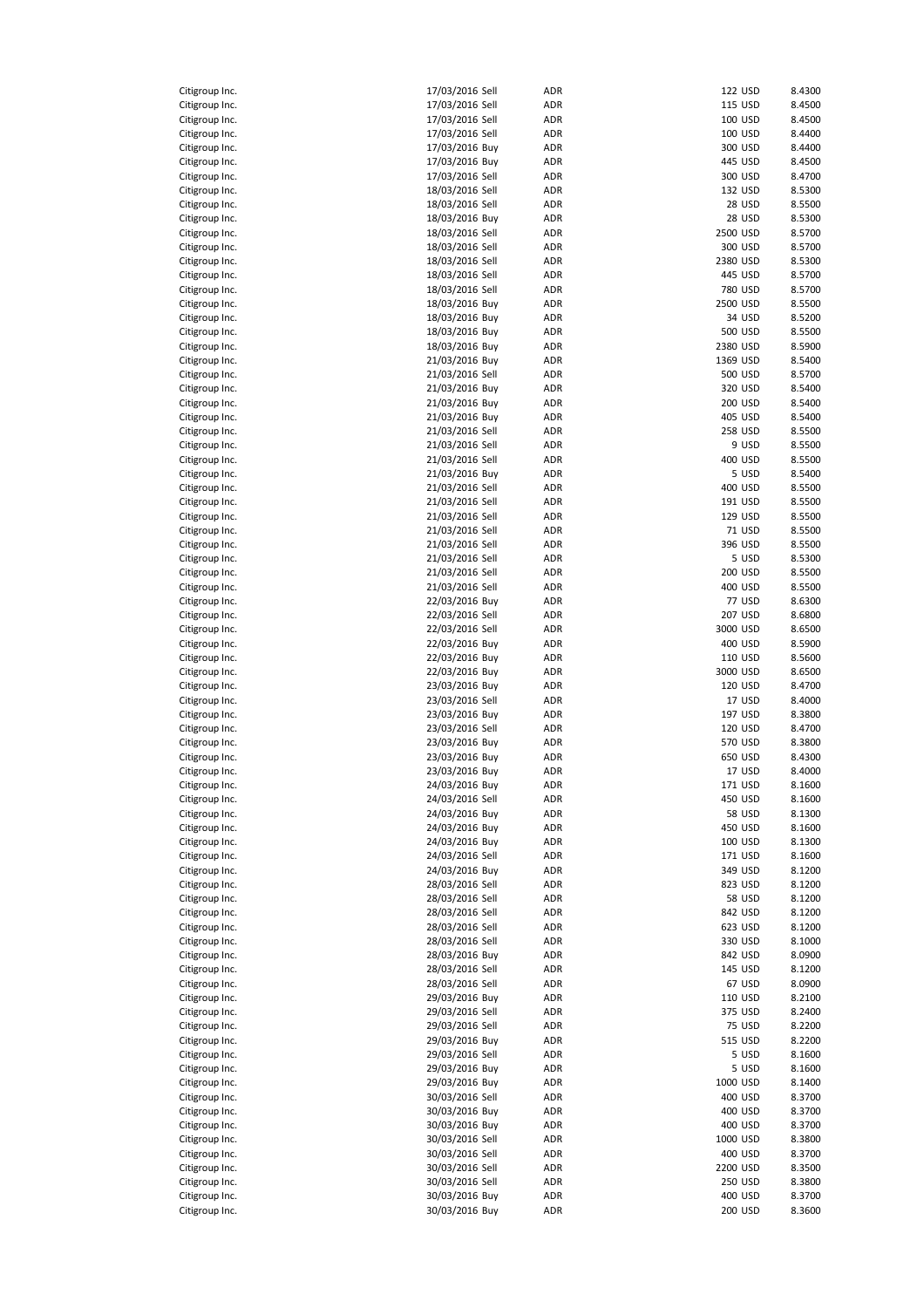| Citigroup Inc. | 30/03/2016 Sell | ADR        | 200 USD  | 8.3600 |
|----------------|-----------------|------------|----------|--------|
| Citigroup Inc. |                 | ADR        | 315 USD  | 8.3800 |
|                | 30/03/2016 Sell |            |          |        |
| Citigroup Inc. | 30/03/2016 Sell | ADR        | 400 USD  | 8.3700 |
| Citigroup Inc. | 30/03/2016 Buy  | ADR        | 400 USD  | 8.3700 |
| Citigroup Inc. | 30/03/2016 Sell | ADR        | 400 USD  | 8.3600 |
| Citigroup Inc. | 30/03/2016 Sell | ADR        | 400 USD  | 8.3700 |
| Citigroup Inc. | 30/03/2016 Sell | ADR        | 1175 USD | 8.3800 |
| Citigroup Inc. | 30/03/2016 Buy  | ADR        | 400 USD  | 8.3600 |
| Citigroup Inc. | 30/03/2016 Sell | ADR        | 300 USD  | 8.3700 |
| Citigroup Inc. | 30/03/2016 Buy  | ADR        | 400 USD  | 8.3700 |
| Citigroup Inc. | 30/03/2016 Buy  | ADR        | 2200 USD | 8.3500 |
| Citigroup Inc. | 30/03/2016 Buy  | ADR        | 400 USD  | 8.3700 |
| Citigroup Inc. | 30/03/2016 Sell | ADR        | 400 USD  | 8.3700 |
| Citigroup Inc. | 30/03/2016 Sell | ADR        | 400 USD  | 8.3700 |
| Citigroup Inc. | 30/03/2016 Sell | ADR        | 300 USD  | 8.3700 |
| Citigroup Inc. | 30/03/2016 Sell | ADR        | 2500 USD | 8.3500 |
| Citigroup Inc. | 30/03/2016 Sell | ADR        | 400 USD  | 8.3700 |
| Citigroup Inc. | 30/03/2016 Sell | ADR        | 400 USD  | 8.3700 |
| Citigroup Inc. | 30/03/2016 Sell | ADR        | 400 USD  | 8.3700 |
| Citigroup Inc. | 30/03/2016 Buy  | ADR        | 400 USD  | 8.3700 |
| Citigroup Inc. | 30/03/2016 Buy  | ADR        | 2200 USD | 8.3500 |
|                | 30/03/2016 Sell | ADR        | 400 USD  | 8.3700 |
| Citigroup Inc. |                 |            |          |        |
| Citigroup Inc. | 30/03/2016 Sell | ADR        | 300 USD  | 8.3700 |
| Citigroup Inc. | 30/03/2016 Sell | ADR        | 400 USD  | 8.3700 |
| Citigroup Inc. | 30/03/2016 Buy  | ADR        | 6900 USD | 8.3500 |
| Citigroup Inc. | 30/03/2016 Sell | ADR        | 150 USD  | 8.3700 |
| Citigroup Inc. | 30/03/2016 Sell | ADR        | 400 USD  | 8.3600 |
| Citigroup Inc. | 30/03/2016 Sell | ADR        | 400 USD  | 8.3700 |
| Citigroup Inc. | 30/03/2016 Sell | ADR        | 400 USD  | 8.3700 |
| Citigroup Inc. | 30/03/2016 Buy  | ADR        | 400 USD  | 8.3700 |
| Citigroup Inc. | 30/03/2016 Sell | ADR        | 400 USD  | 8.3700 |
| Citigroup Inc. | 30/03/2016 Buy  | <b>ADR</b> | 400 USD  | 8.3700 |
| Citigroup Inc. | 30/03/2016 Buy  | ADR        | 400 USD  | 8.3700 |
| Citigroup Inc. | 30/03/2016 Buy  | ADR        | 400 USD  | 8.3600 |
| Citigroup Inc. | 30/03/2016 Sell | ADR        | 400 USD  | 8.3700 |
| Citigroup Inc. | 30/03/2016 Sell | ADR        | 260 USD  | 8.3800 |
| Citigroup Inc. | 30/03/2016 Sell | ADR        | 300 USD  | 8.3700 |
|                |                 |            |          |        |
| Citigroup Inc. | 30/03/2016 Sell | <b>ADR</b> | 400 USD  | 8.3700 |
| Citigroup Inc. | 30/03/2016 Sell | ADR        | 400 USD  | 8.3700 |
| Citigroup Inc. | 30/03/2016 Sell | ADR        | 400 USD  | 8.3700 |
| Citigroup Inc. | 30/03/2016 Buy  | ADR        | 2500 USD | 8.3800 |
| Citigroup Inc. | 30/03/2016 Buy  | ADR        | 2500 USD | 8.3500 |
| Citigroup Inc. | 30/03/2016 Buy  | ADR        | 400 USD  | 8.3700 |
| Citigroup Inc. | 30/03/2016 Buy  | ADR        | 2500 USD | 8.3300 |
| Citigroup Inc. | 30/03/2016 Buy  | ADR        | 400 USD  | 8.3700 |
| Citigroup Inc. | 30/03/2016 Sell | ADR        | 400 USD  | 8.3600 |
| Citigroup Inc. | 30/03/2016 Sell | ADR        | 6900 USD | 8.3500 |
| Citigroup Inc. | 30/03/2016 Buy  | ADR        | 400 USD  | 8.3700 |
| Citigroup Inc. | 30/03/2016 Buy  | ADR        | 300 USD  | 8.3700 |
| Citigroup Inc. | 30/03/2016 Buy  | ADR        | 400 USD  | 8.3700 |
| Citigroup Inc. | 30/03/2016 Buy  | ADR        | 400 USD  | 8.3600 |
|                | 30/03/2016 Buy  |            |          | 8.3700 |
| Citigroup Inc. |                 | ADR        | 400 USD  |        |
| Citigroup Inc. | 30/03/2016 Sell | ADR        | 2200 USD | 8.3500 |
| Citigroup Inc. | 30/03/2016 Sell | ADR        | 400 USD  | 8.3700 |
| Citigroup Inc. | 30/03/2016 Buy  | ADR        | 250 USD  | 8.4400 |
| Citigroup Inc. | 30/03/2016 Buy  | ADR        | 260 USD  | 8.4400 |
| Citigroup Inc. | 31/03/2016 Sell | ADR        | 100 USD  | 8.3300 |
| Citigroup Inc. | 31/03/2016 Buy  | ADR        | 350 USD  | 8.2800 |
| Citigroup Inc. | 31/03/2016 Buy  | ADR        | 94 USD   | 8.3100 |
| Citigroup Inc. | 31/03/2016 Sell | ADR        | 300 USD  | 8.3200 |
| Citigroup Inc. | 31/03/2016 Buy  | ADR        | 100 USD  | 8.3100 |
| Citigroup Inc. | 31/03/2016 Sell | ADR        | 94 USD   | 8.3100 |
| Citigroup Inc. | 31/03/2016 Sell | ADR        | 106 USD  | 8.3100 |
| Citigroup Inc. | 31/03/2016 Buy  | ADR        | 232 USD  | 8.2800 |
| Citigroup Inc. | 31/03/2016 Buy  | ADR        | 106 USD  | 8.3100 |
| Citigroup Inc. | 31/03/2016 Sell |            | 100 USD  | 8.3100 |
| Citigroup Inc. | 31/03/2016 Sell | ADR<br>ADR | 1305 USD | 8.3100 |
|                |                 |            |          |        |
| Citigroup Inc. | 31/03/2016 Sell | ADR        | 200 USD  | 8.3100 |
| Citigroup Inc. | 31/03/2016 Buy  | ADR        | 1305 USD | 8.3000 |
| Citigroup Inc. | 31/03/2016 Sell | ADR        | 960 USD  | 8.3100 |
| Citigroup Inc. | 31/03/2016 Buy  | ADR        | 200 USD  | 8.3100 |
| Citigroup Inc. | 31/03/2016 Buy  | ADR        | 148 USD  | 8.3100 |
| Citigroup Inc. | 31/03/2016 Sell | ADR        | 100 USD  | 8.3100 |
| Citigroup Inc. | 31/03/2016 Sell | ADR        | 148 USD  | 8.3100 |
| Citigroup Inc. | 31/03/2016 Sell | ADR        | 23 USD   | 8.3200 |
| Citigroup Inc. | 31/03/2016 Sell | ADR        | 52 USD   | 8.3100 |
| Citigroup Inc. | 31/03/2016 Sell | ADR        | 600 USD  | 8.3100 |
| Citigroup Inc. | 31/03/2016 Buy  | ADR        | 600 USD  | 8.3100 |
| Citigroup Inc. | 31/03/2016 Buy  | ADR        | 100 USD  | 8.3100 |
| Citigroup Inc. | 01/04/2016 Buy  | ADR        | 100 USD  | 8.1000 |
|                |                 |            |          |        |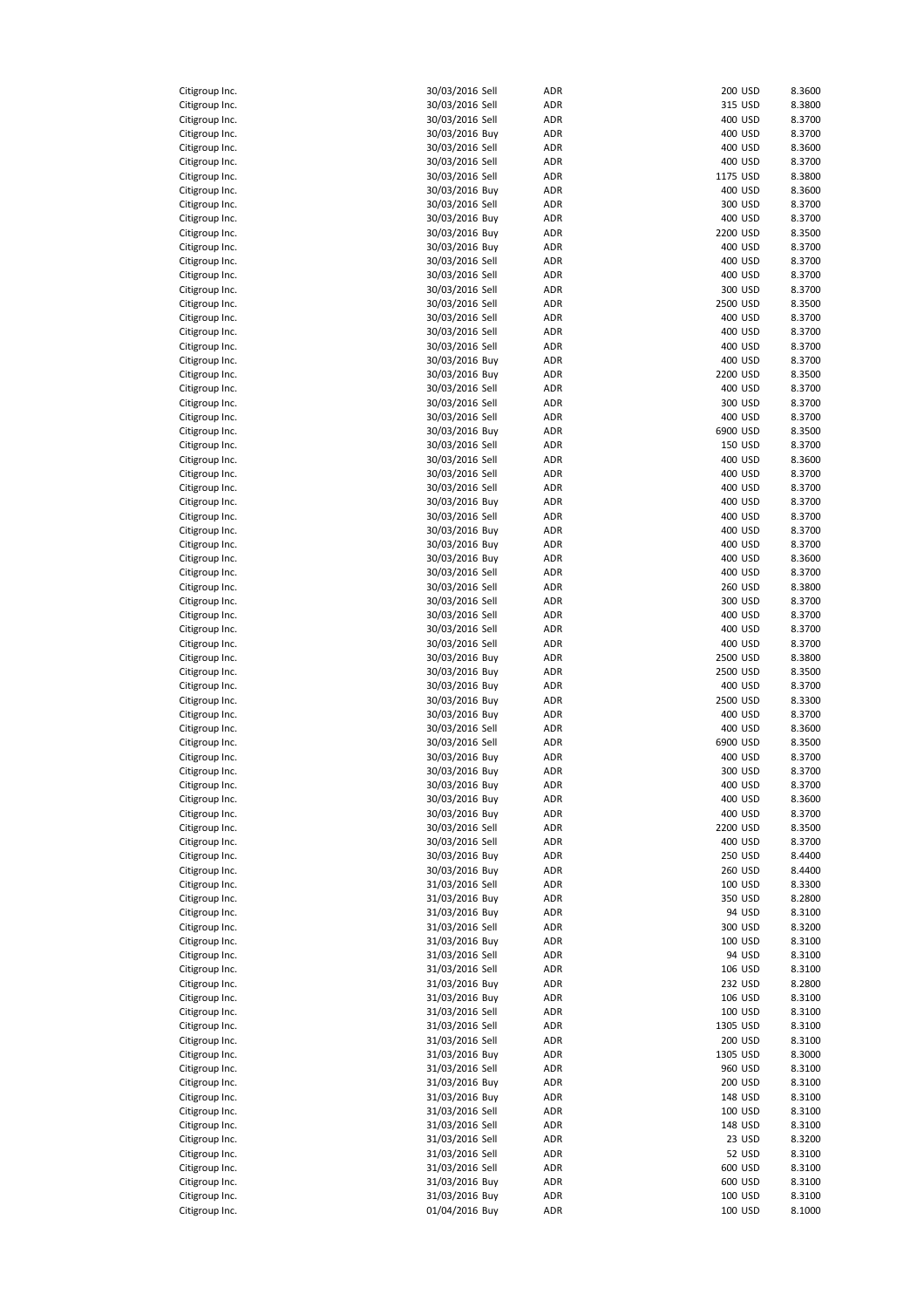| Citigroup Inc. | 01/04/2016 Buy  | ADR                   |          | 350 USD | 8.1000 |
|----------------|-----------------|-----------------------|----------|---------|--------|
| Citigroup Inc. | 01/04/2016 Buy  | ADR                   | 1200 USD |         | 8.1000 |
| Citigroup Inc. | 01/04/2016 Sell | ADR                   |          | 171 USD | 8.1400 |
| Citigroup Inc. | 01/04/2016 Buy  | ADR                   |          | 200 USD | 8.1000 |
| Citigroup Inc. | 01/04/2016 Sell | ADR                   |          | 762 USD | 8.1300 |
| Citigroup Inc. | 04/04/2016 Buy  | ADR                   |          | 31 USD  | 7.9800 |
| Citigroup Inc. | 05/04/2016 Buy  | ADR                   |          | 1 USD   | 8.0200 |
| Citigroup Inc. | 05/04/2016 Buy  | ADR                   |          | 316 USD | 7.9800 |
| Citigroup Inc. | 05/04/2016 Buy  | ADR                   |          | 600 USD | 7.9700 |
| Citigroup Inc. | 05/04/2016 Sell | ADR                   |          | 74 USD  | 8.0100 |
| Citigroup Inc. | 06/04/2016 Sell | ADR                   |          | 116 USD | 8.0900 |
| Citigroup Inc. | 06/04/2016 Buy  | ADR                   |          | 89 USD  | 8.0900 |
| Citigroup Inc. | 06/04/2016 Sell | ADR                   |          | 27 USD  | 8.1300 |
|                | 06/04/2016 Buy  |                       |          |         |        |
| Citigroup Inc. |                 | ADR                   |          | 116 USD | 8.0900 |
| Citigroup Inc. | 06/04/2016 Sell | ADR                   | 2990 USD |         | 8.1500 |
| Citigroup Inc. | 06/04/2016 Sell | ADR                   |          | 189 USD | 8.1300 |
| Citigroup Inc. | 06/04/2016 Buy  | ADR                   |          | 80 USD  | 8.0500 |
| Citigroup Inc. | 06/04/2016 Buy  | ADR                   |          | 350 USD | 8.0500 |
| Citigroup Inc. | 06/04/2016 Sell | ADR                   |          | 350 USD | 8.0500 |
| Citigroup Inc. | 06/04/2016 Sell | ADR                   | 1656 USD |         | 8.0500 |
| Citigroup Inc. | 06/04/2016 Sell | ADR                   |          | 316 USD | 8.0500 |
| Citigroup Inc. | 06/04/2016 Sell | ADR                   |          | 150 USD | 8.0500 |
| Citigroup Inc. | 06/04/2016 Buy  | ADR                   |          | 150 USD | 8.0500 |
| Citigroup Inc. | 06/04/2016 Sell | ADR                   |          | 1 USD   | 8.0500 |
| Citigroup Inc. | 07/04/2016 Buy  | ADR                   |          | 400 USD | 8.0600 |
| Citigroup Inc. | 07/04/2016 Buy  | ADR                   |          | 400 USD | 8.0600 |
| Citigroup Inc. | 07/04/2016 Buy  | ADR                   |          | 400 USD | 8.0600 |
| Citigroup Inc. | 07/04/2016 Buy  | ADR                   |          | 27 USD  | 8.0400 |
| Citigroup Inc. | 07/04/2016 Buy  | ADR                   |          | 240 USD | 8.0600 |
| Citigroup Inc. | 07/04/2016 Buy  | ADR                   |          | 200 USD | 8.0400 |
| Citigroup Inc. | 07/04/2016 Sell | ADR                   |          | 200 USD | 8.0400 |
| Citigroup Inc. | 07/04/2016 Buy  | ADR                   |          | 400 USD | 8.0600 |
| Citigroup Inc. | 07/04/2016 Buy  | ADR                   |          | 87 USD  | 8.0600 |
| Citigroup Inc. | 07/04/2016 Sell | ADR                   |          | 100 USD | 8.0600 |
|                |                 |                       |          |         |        |
| Citigroup Inc. | 07/04/2016 Buy  | ADR                   |          | 400 USD | 8.0600 |
| Citigroup Inc. | 07/04/2016 Sell | ADR                   | 2240 USD |         | 8.0800 |
| Citigroup Inc. | 07/04/2016 Buy  | ADR                   |          | 303 USD | 8.0300 |
| Citigroup Inc. | 07/04/2016 Buy  | ADR                   |          | 47 USD  | 8.0300 |
| Citigroup Inc. | 07/04/2016 Buy  | <b>ADR</b>            | 2600 USD |         | 8.0800 |
| Citigroup Inc. | 08/04/2016 Buy  | Ordinary Share        | 3750 GBP |         | 2.6701 |
| Citigroup Inc. | 08/04/2016 Buy  | Ordinary Share        |          | 500 GBP | 2.6730 |
| Citigroup Inc. | 08/04/2016 Sell | Ordinary Share        | 1039 GBP |         | 2.6700 |
| Citigroup Inc. | 08/04/2016 Buy  | <b>Ordinary Share</b> |          | 500 GBP | 2.6740 |
| Citigroup Inc. | 08/04/2016 Buy  | <b>Ordinary Share</b> | 1039 GBP |         | 2.6701 |
| Citigroup Inc. | 08/04/2016 Sell | <b>Ordinary Share</b> | 3750 GBP |         | 2.6700 |
| Citigroup Inc. | 08/04/2016 Buy  | ADR                   |          | 495 USD | 8.0700 |
| Citigroup Inc. | 08/04/2016 Buy  | ADR                   |          | 200 USD | 8.0900 |
| Citigroup Inc. | 11/04/2016 Buy  | ADR                   |          | 160 USD | 8.2800 |
| Citigroup Inc. | 12/04/2016 Sell | <b>ADR</b>            | 3000 USD |         | 8.4000 |
| Citigroup Inc. | 12/04/2016 Sell | ADR                   |          | 200 USD | 8.3400 |
| Citigroup Inc. | 12/04/2016 Buy  | ADR                   | 1000 USD |         | 8.4000 |
| Citigroup Inc. | 12/04/2016 Sell | ADR                   |          | 29 USD  | 8.4500 |
| Citigroup Inc. | 12/04/2016 Buy  | ADR                   |          | 200 USD | 8.3400 |
| Citigroup Inc. | 12/04/2016 Sell | ADR                   |          | 160 USD | 8.3900 |
| Citigroup Inc. | 12/04/2016 Buy  | ADR                   |          | 160 USD | 8.3900 |
| Citigroup Inc. | 12/04/2016 Buy  |                       |          |         | 8.3600 |
| Citigroup Inc. | 12/04/2016 Buy  | ADR<br>ADR            | 3000 USD | 200 USD | 8.4000 |
|                |                 |                       |          |         |        |
| Citigroup Inc. | 12/04/2016 Sell | ADR                   | 1000 USD |         | 8.4000 |
| Citigroup Inc. | 12/04/2016 Buy  | ADR                   |          | 550 USD | 8.3500 |
| Citigroup Inc. | 13/04/2016 Sell | <b>Ordinary Share</b> |          | 500 GBP | 2.6400 |
| Citigroup Inc. | 13/04/2016 Sell | <b>Ordinary Share</b> | 4500 GBP |         | 2.6500 |
| Citigroup Inc. | 13/04/2016 Buy  | Ordinary Share        | 4500 GBP |         | 2.6500 |
| Citigroup Inc. | 13/04/2016 Sell | <b>Ordinary Share</b> |          | 540 GBP | 2.5800 |
| Citigroup Inc. | 13/04/2016 Buy  | ADR                   |          | 130 USD | 7.7700 |
| Citigroup Inc. | 13/04/2016 Sell | ADR                   |          | 681 USD | 7.7300 |
| Citigroup Inc. | 13/04/2016 Sell | ADR                   | 1000 USD |         | 7.7300 |
| Citigroup Inc. | 13/04/2016 Buy  | ADR                   | 2000 USD |         | 7.7000 |
| Citigroup Inc. | 13/04/2016 Buy  | ADR                   |          | 350 USD | 7.7900 |
| Citigroup Inc. | 13/04/2016 Sell | ADR                   | 1000 USD |         | 7.7000 |
| Citigroup Inc. | 13/04/2016 Sell | ADR                   |          | 350 USD | 7.7300 |
| Citigroup Inc. | 13/04/2016 Sell | ADR                   |          | 822 USD | 7.7300 |
| Citigroup Inc. | 14/04/2016 Buy  | ADR                   |          | 8 USD   | 7.5800 |
| Citigroup Inc. | 14/04/2016 Buy  | ADR                   |          | 35 USD  | 7.6000 |
| Citigroup Inc. | 14/04/2016 Sell | ADR                   |          | 242 USD | 7.6100 |
| Citigroup Inc. | 14/04/2016 Buy  | ADR                   |          | 97 USD  | 7.5800 |
| Citigroup Inc. | 14/04/2016 Buy  | ADR                   |          | 100 USD | 7.6300 |
| Citigroup Inc. | 14/04/2016 Buy  | ADR                   | 1000 USD |         | 7.6300 |
| Citigroup Inc. | 14/04/2016 Sell | ADR                   | 1000 USD |         | 7.6300 |
| Citigroup Inc. | 14/04/2016 Buy  | ADR                   | 1000 USD |         | 7.6300 |
|                |                 |                       |          |         |        |
| Citigroup Inc. | 14/04/2016 Buy  | ADR                   |          | 150 USD | 7.6700 |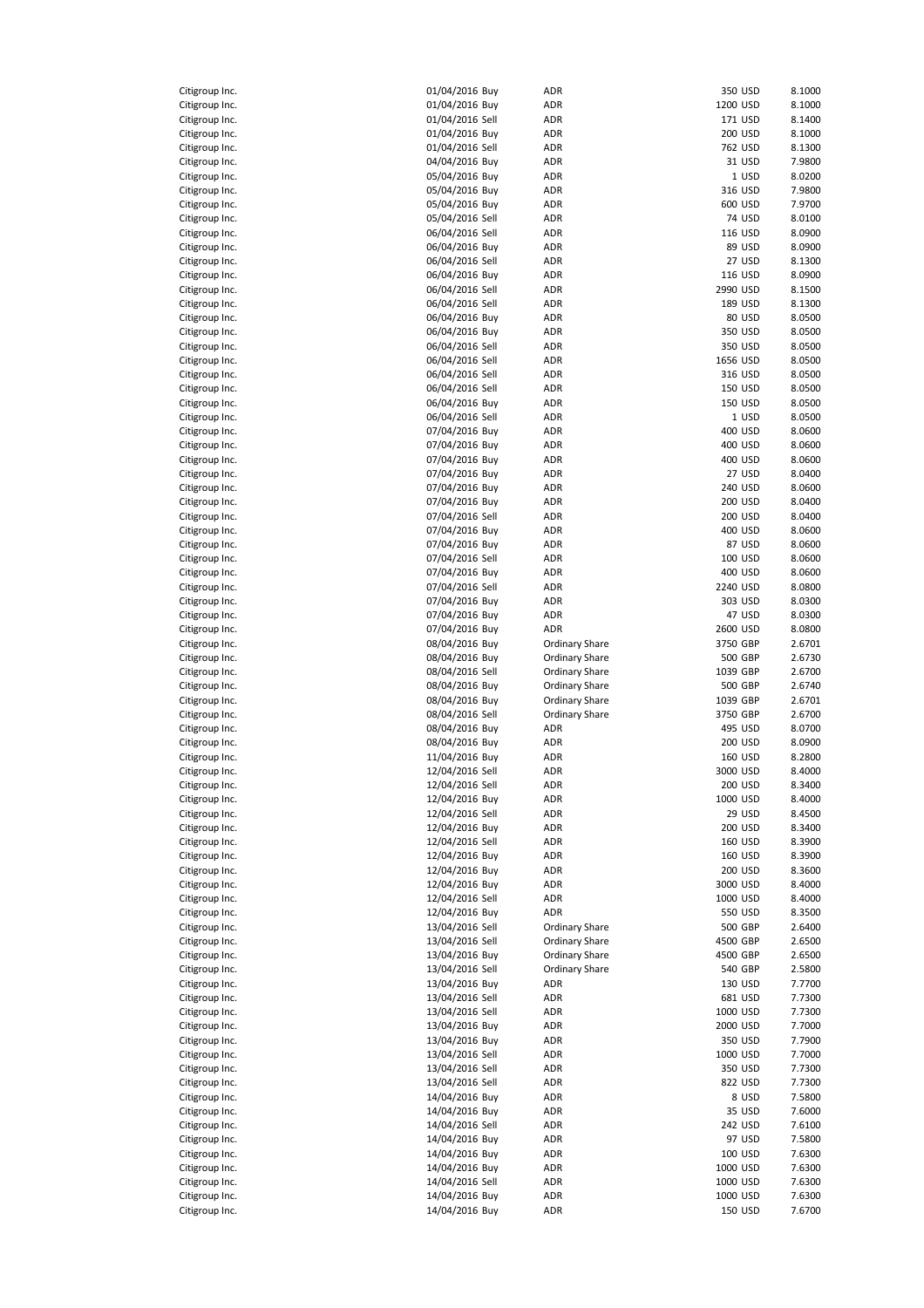| Citigroup Inc.<br>C                   |    |
|---------------------------------------|----|
| Citigroup Inc.<br>C                   |    |
| itigroup Inc.<br>C                    |    |
| itigroup Inc.<br>C                    |    |
| Citigroup Inc.                        |    |
| Citigroup Inc.<br>Citigroup Ind       |    |
| Citigroup Inc.                        | l. |
| Citigroup Inc.                        |    |
| Citigroup Inc.<br>C                   |    |
| Citigroup Inc.                        |    |
| Citigroup Inc.                        |    |
| Citigroup Inc.                        |    |
| Citigroup Inc.                        |    |
| Citigroup Inc.                        |    |
| litigroup Inc.<br>C                   |    |
| Citigroup Inc.                        |    |
| Citigroup Inc.                        |    |
| Citigroup Inc.<br>Citigroup Ind       |    |
| Citigroup Inc.                        |    |
| itigroup Inc.<br>C                    |    |
| itigroup Inc.<br>C                    |    |
| itigroup Inc.<br>C                    |    |
| Citigroup Inc.<br>C                   |    |
| Citigroup Inc.                        |    |
| Citigroup Inc.<br>C                   |    |
| itigroup Inc.<br>C                    |    |
| litigroup Inc.<br>C                   |    |
| Citigroup Inc.<br>C                   |    |
| Citigroup Inc.                        |    |
| Citigroup Ind                         | l. |
| Citigroup Inc.                        |    |
| Citigroup Inc.                        |    |
| Citigroup Inc.<br>C                   |    |
| Citigroup Inc.                        |    |
| Citigroup Inc.                        |    |
| Citigroup Inc.                        |    |
| Citigroup Inc.                        |    |
| Citigroup Inc.<br>Citigroup Inc.<br>C |    |
| Citigroup Inc.                        |    |
| Citigroup Ind                         |    |
| Citigroup Ind                         |    |
| Citigroup Ind                         |    |
| itigroup Inc.<br>C                    |    |
| itigroup Inc.<br>C                    |    |
| Citigroup Inc.                        |    |
| itigroup Inc.<br>C                    |    |
| C<br>Citigroup Inc.                   |    |
| itigroup Inc.<br>c                    |    |
| litigroup Inc.<br>O<br>Citigroup Inc. |    |
| Citigroup Inc.                        |    |
| Citigroup Inc.                        |    |
| Citigroup Inc.                        |    |
|                                       |    |
| Citigroup Inc.                        |    |
|                                       |    |
| Citigroup Inc.<br>Citigroup Inc.      |    |
| Citigroup Inc.                        |    |
| Citigroup Inc.                        |    |
| Citigroup Inc.                        |    |
| Citigroup Inc.                        |    |
| Citigroup Inc.                        |    |
| Citigroup Inc.                        |    |
| Citigroup Inc.                        |    |
| Citigroup Inc.                        |    |
| Citigroup Ind                         |    |
| Citigroup Inc.                        |    |
| Citigroup Inc.                        |    |
| C<br>Citigroup Inc.<br>C              |    |
| Citigroup Inc.                        |    |
| Citigroup Inc.<br>Citigroup Inc.      |    |
| Citigroup Inc.                        |    |
| Citigroup Inc.                        |    |
| Citigroup Inc.                        |    |
| Citigroup Inc.<br>Citigroup Inc.      |    |

| Citigroup Inc. | 15/04/2016 Sell | ADR                   | 1524 USD |               | 7.6600 |
|----------------|-----------------|-----------------------|----------|---------------|--------|
| Citigroup Inc. | 15/04/2016 Sell | ADR                   |          | 84 USD        | 7.6600 |
| Citigroup Inc. | 15/04/2016 Sell | ADR                   |          | 51 USD        | 7.6900 |
| Citigroup Inc. | 15/04/2016 Sell | ADR                   |          | 862 USD       | 7.6600 |
| Citigroup Inc. | 15/04/2016 Sell | ADR                   |          | 35 USD        | 7.7000 |
| Citigroup Inc. | 15/04/2016 Sell | ADR                   |          | 100 USD       | 7.6600 |
| Citigroup Inc. | 15/04/2016 Buy  | ADR                   |          | 1524 USD      | 7.6900 |
| Citigroup Inc. | 15/04/2016 Buy  | ADR                   |          | 135 USD       | 7.6500 |
| Citigroup Inc. | 15/04/2016 Sell | ADR                   |          | 35 USD        | 7.7000 |
| Citigroup Inc. | 15/04/2016 Sell | ADR                   |          | 62 USD        | 7.7000 |
| Citigroup Inc. | 15/04/2016 Sell | ADR                   |          | 16 USD        | 7.6600 |
| Citigroup Inc. | 15/04/2016 Sell | ADR                   |          | 38 USD        | 7.7000 |
| Citigroup Inc. | 15/04/2016 Sell | ADR                   |          | 122 USD       | 7.7000 |
| Citigroup Inc. | 15/04/2016 Sell | ADR                   |          | 8 USD         | 7.7000 |
| Citigroup Inc. | 18/04/2016 Buy  | ADR                   |          | 40 USD        | 7.7900 |
| Citigroup Inc. | 18/04/2016 Sell | ADR                   |          | 308 USD       | 7.8200 |
| Citigroup Inc. | 18/04/2016 Sell | ADR                   |          | 486 USD       | 7.8100 |
| Citigroup Inc. | 18/04/2016 Sell | ADR                   |          | 40 USD        | 7.7900 |
|                |                 | ADR                   |          |               | 7.7800 |
| Citigroup Inc. | 18/04/2016 Buy  |                       |          | 202 USD       |        |
| Citigroup Inc. | 18/04/2016 Buy  | ADR                   |          | 81 USD        | 7.7800 |
| Citigroup Inc. | 19/04/2016 Buy  | Ordinary Share        |          | 425 GBP       | 2.5901 |
| Citigroup Inc. | 19/04/2016 Sell | Ordinary Share        |          | 425 GBP       | 2.5900 |
| Citigroup Inc. | 19/04/2016 Sell | <b>Ordinary Share</b> |          | 425 GBP       | 2.5900 |
| Citigroup Inc. | 19/04/2016 Buy  | Ordinary Share        |          | 1000 GBP      | 2.5950 |
| Citigroup Inc. | 19/04/2016 Buy  | Ordinary Share        |          | 425 GBP       | 2.5901 |
| Citigroup Inc. | 19/04/2016 Sell | ADR                   |          | <b>58 USD</b> | 7.9100 |
| Citigroup Inc. | 19/04/2016 Sell | ADR                   | 1500 USD |               | 7.8700 |
| Citigroup Inc. | 20/04/2016 Sell | Ordinary Share        | 1950 GBP |               | 2.6000 |
| Citigroup Inc. | 20/04/2016 Buy  | <b>Ordinary Share</b> |          | 550 GBP       | 2.6001 |
| Citigroup Inc. | 20/04/2016 Sell | <b>Ordinary Share</b> | 1950 GBP |               | 2.6000 |
| Citigroup Inc. | 20/04/2016 Buy  | Ordinary Share        | 1950 GBP |               | 2.6001 |
| Citigroup Inc. | 20/04/2016 Buy  | <b>Ordinary Share</b> | 1000 GBP |               | 2.6050 |
| Citigroup Inc. | 20/04/2016 Sell | Ordinary Share        |          | 98 GBP        | 2.5800 |
|                |                 |                       |          |               |        |
| Citigroup Inc. | 20/04/2016 Sell | <b>Ordinary Share</b> |          | 401 GBP       | 2.6000 |
| Citigroup Inc. | 20/04/2016 Sell | <b>Ordinary Share</b> |          | 100 GBP       | 2.5800 |
| Citigroup Inc. | 20/04/2016 Sell | <b>Ordinary Share</b> |          | 100 GBP       | 2.6000 |
| Citigroup Inc. | 20/04/2016 Sell | <b>Ordinary Share</b> |          | 100 GBP       | 2.6000 |
| Citigroup Inc. | 20/04/2016 Buy  | <b>Ordinary Share</b> | 2500 GBP |               | 2.6000 |
| Citigroup Inc. | 20/04/2016 Sell | <b>Ordinary Share</b> | 1950 GBP |               | 2.6000 |
| Citigroup Inc. | 20/04/2016 Buy  | <b>Ordinary Share</b> |          | 401 GBP       | 2.6001 |
| Citigroup Inc. | 20/04/2016 Buy  | <b>Ordinary Share</b> | 1950 GBP |               | 2.6001 |
| Citigroup Inc. | 20/04/2016 Sell | <b>Ordinary Share</b> |          | 401 GBP       | 2.6000 |
| Citigroup Inc. | 20/04/2016 Sell | <b>Ordinary Share</b> |          | 188 GBP       | 2.6000 |
| Citigroup Inc. | 20/04/2016 Sell | <b>Ordinary Share</b> | 1950 GBP |               | 2.6000 |
| Citigroup Inc. | 20/04/2016 Buy  | <b>Ordinary Share</b> | 1950 GBP |               | 2.6001 |
| Citigroup Inc. | 20/04/2016 Sell | <b>Ordinary Share</b> |          | 100 GBP       | 2.6000 |
| Citigroup Inc. | 20/04/2016 Buy  | <b>Ordinary Share</b> |          | 1000 GBP      | 2.6050 |
| Citigroup Inc. | 20/04/2016 Buy  | <b>Ordinary Share</b> |          | 550 GBP       | 2.6001 |
| Citigroup Inc. | 20/04/2016 Sell | <b>Ordinary Share</b> |          | 198 GBP       | 2.5800 |
| Citigroup Inc. |                 | <b>Ordinary Share</b> |          |               | 2.6000 |
|                | 20/04/2016 Sell |                       |          | 100 GBP       |        |
| Citigroup Inc. | 20/04/2016 Sell | <b>Ordinary Share</b> |          | 100 GBP       | 2.6000 |
| Citigroup Inc. | 20/04/2016 Sell | <b>Ordinary Share</b> |          | 100 GBP       | 2.6000 |
| Citigroup Inc. | 20/04/2016 Buy  | <b>Ordinary Share</b> |          | 401 GBP       | 2.6001 |
| Citigroup Inc. | 20/04/2016 Sell | <b>Ordinary Share</b> |          | 550 GBP       | 2.6000 |
| Citigroup Inc. | 20/04/2016 Buy  | <b>Ordinary Share</b> |          | 198 GBP       | 2.6030 |
| Citigroup Inc. | 20/04/2016 Buy  | <b>Ordinary Share</b> |          | 1652 GBP      | 2.6000 |
| Citigroup Inc. | 20/04/2016 Buy  | <b>Ordinary Share</b> |          | 198 GBP       | 2.6000 |
| Citigroup Inc. | 20/04/2016 Sell | <b>Ordinary Share</b> |          | 1652 GBP      | 2.6000 |
| Citigroup Inc. | 20/04/2016 Sell | <b>Ordinary Share</b> |          | 550 GBP       | 2.6000 |
| Citigroup Inc. | 20/04/2016 Buy  | <b>Ordinary Share</b> |          | 1950 GBP      | 2.6001 |
| Citigroup Inc. | 20/04/2016 Sell | <b>Ordinary Share</b> |          | 12 GBP        | 2.6000 |
| Citigroup Inc. | 20/04/2016 Sell | <b>Ordinary Share</b> |          | 100 GBP       | 2.6000 |
| Citigroup Inc. | 20/04/2016 Sell | <b>Ordinary Share</b> |          | 100 GBP       | 2.6000 |
| Citigroup Inc. | 20/04/2016 Buy  | ADR                   |          | 203 USD       | 7.8700 |
| Citigroup Inc. | 20/04/2016 Buy  |                       |          | 253 USD       | 7.8700 |
|                |                 | ADR                   |          |               |        |
| Citigroup Inc. | 20/04/2016 Buy  | ADR                   |          | 100 USD       | 7.8700 |
| Citigroup Inc. | 20/04/2016 Buy  | ADR                   |          | 100 USD       | 7.8700 |
| Citigroup Inc. | 20/04/2016 Sell | ADR                   |          | 85 USD        | 7.9000 |
| Citigroup Inc. | 20/04/2016 Buy  | ADR                   |          | 308 USD       | 7.8700 |
| Citigroup Inc. | 20/04/2016 Sell | ADR                   |          | 42 USD        | 7.9000 |
| Citigroup Inc. | 20/04/2016 Buy  | ADR                   |          | 178 USD       | 7.8700 |
| Citigroup Inc. | 20/04/2016 Buy  | ADR                   |          | 159 USD       | 7.8700 |
| Citigroup Inc. | 20/04/2016 Buy  | ADR                   |          | 127 USD       | 7.8700 |
| Citigroup Inc. | 21/04/2016 Sell | <b>Ordinary Share</b> |          | 2500 GBP      | 2.6400 |
| Citigroup Inc. | 21/04/2016 Sell | <b>Ordinary Share</b> |          | 2000 GBP      | 2.6400 |
| Citigroup Inc. | 21/04/2016 Sell | ADR                   |          | 300 USD       | 8.0200 |
| Citigroup Inc. | 21/04/2016 Buy  | ADR                   |          | 300 USD       | 8.0200 |
| Citigroup Inc. | 21/04/2016 Buy  | ADR                   |          | 25 USD        | 7.9300 |
| Citigroup Inc. | 22/04/2016 Buy  | ADR                   |          | <b>72 USD</b> | 8.0500 |
| Citigroup Inc. | 25/04/2016 Buy  | ADR                   |          | 500 USD       | 8.0600 |
|                |                 |                       |          |               |        |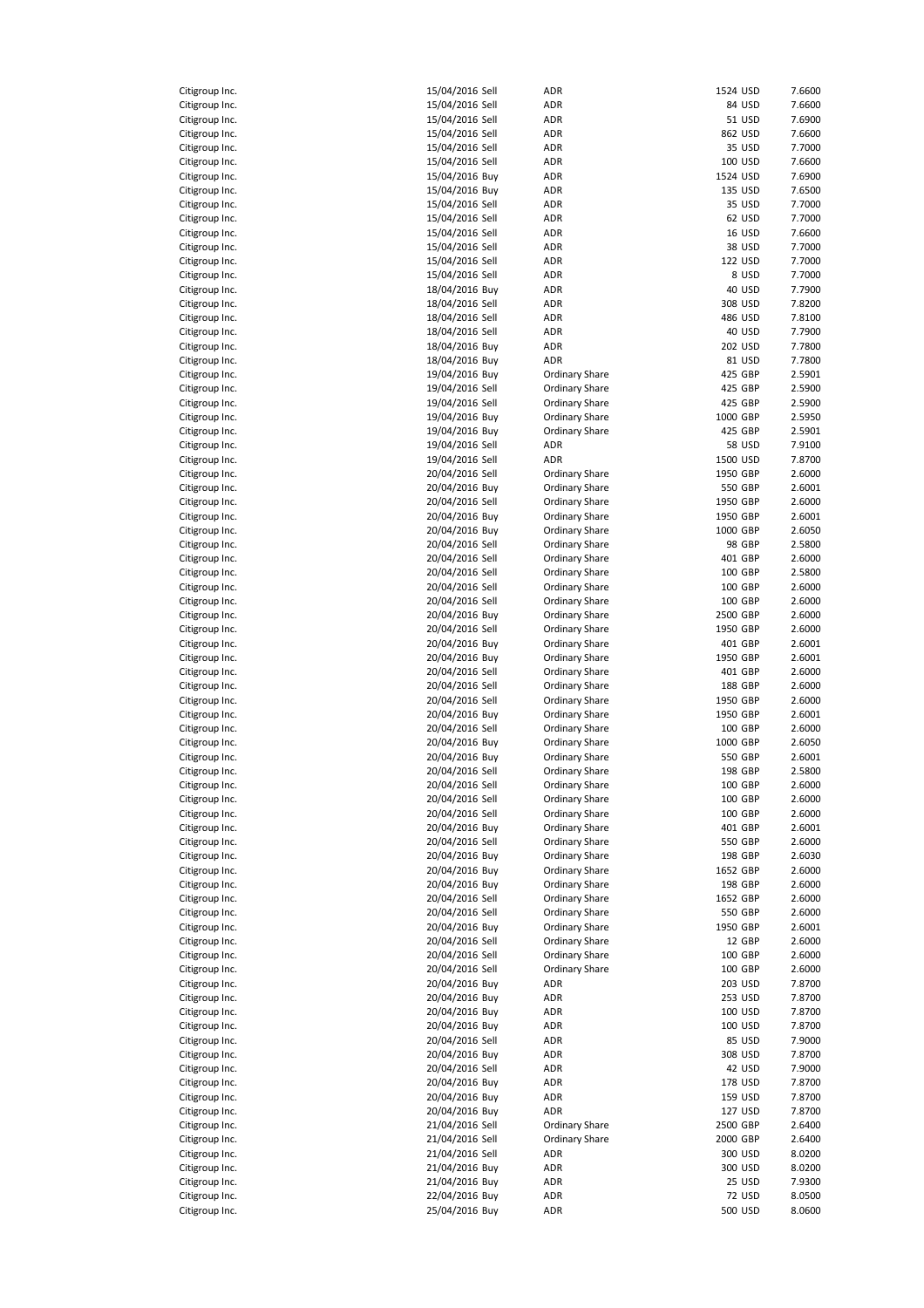| Citigroup Inc.                   | 25/04/2016 Buy                    | ADR            | 71 USD             | 8.0800           |
|----------------------------------|-----------------------------------|----------------|--------------------|------------------|
| Citigroup Inc.                   | 25/04/2016 Buy                    | ADR            | 14 USD             | 8.0800           |
| Citigroup Inc.                   | 25/04/2016 Buy                    | ADR            | 228 USD            | 8.0600           |
|                                  |                                   |                |                    |                  |
| Citigroup Inc.                   | 25/04/2016 Sell                   | ADR            | 100 USD            | 8.0600           |
| Citigroup Inc.                   | 25/04/2016 Buy                    | ADR            | <b>58 USD</b>      | 8.0800           |
| Citigroup Inc.                   | 25/04/2016 Buy                    | ADR            | 100 USD            | 8.0600           |
| Citigroup Inc.                   | 25/04/2016 Buy                    | ADR            | <b>28 USD</b>      | 8.0800           |
| Citigroup Inc.                   | 26/04/2016 Buy                    | ADR            | 500 USD            | 8.0200           |
| Citigroup Inc.                   | 26/04/2016 Buy                    | ADR            | 500 USD            | 8.0300           |
| Citigroup Inc.                   | 26/04/2016 Sell                   | ADR            | 142 USD            | 8.0400           |
| Citigroup Inc.                   | 26/04/2016 Sell                   | ADR            | 328 USD            | 8.1500           |
|                                  |                                   |                |                    |                  |
| Citigroup Inc.                   | 26/04/2016 Sell                   | ADR            | 1800 USD           | 8.1500           |
| Citigroup Inc.                   | 26/04/2016 Buy                    | ADR            | 500 USD            | 8.0200           |
| Citigroup Inc.                   | 26/04/2016 Buy                    | ADR            | 1000 USD           | 8.0200           |
| Citigroup Inc.                   | 26/04/2016 Sell                   | ADR            | 500 USD            | 8.0300           |
| Citigroup Inc.                   | 26/04/2016 Buy                    | ADR            | 1300 USD           | 8.1300           |
| Citigroup Inc.                   | 26/04/2016 Buy                    | ADR            | 600 USD            | 8.0100           |
| Citigroup Inc.                   | 26/04/2016 Buy                    | ADR            | 500 USD            | 8.0300           |
| Citigroup Inc.                   | 26/04/2016 Buy                    | ADR            | 1800 USD           | 8.1300           |
|                                  |                                   |                |                    |                  |
| Citigroup Inc.                   | 26/04/2016 Sell                   | ADR            | 228 USD            | 8.1500           |
| Citigroup Inc.                   | 26/04/2016 Sell                   | ADR            | 500 USD            | 8.0200           |
| Citigroup Inc.                   | 26/04/2016 Sell                   | ADR            | 972 USD            | 8.1500           |
| Citigroup Inc.                   | 27/04/2016 Buy                    | ADR            | 100 USD            | 7.6300           |
| Citigroup Inc.                   | 27/04/2016 Sell                   | ADR            | 100 USD            | 7.6300           |
| Citigroup Inc.                   | 27/04/2016 Sell                   | ADR            | 1958 USD           | 7.6800           |
| Citigroup Inc.                   | 27/04/2016 Sell                   | ADR            | 500 USD            | 7.6800           |
|                                  | 27/04/2016 Sell                   |                |                    |                  |
| Citigroup Inc.                   |                                   | ADR            | 400 USD            | 7.6900           |
| Citigroup Inc.                   | 27/04/2016 Buy                    | ADR            | 500 USD            | 7.6400           |
| Citigroup Inc.                   | 27/04/2016 Buy                    | ADR            | 500 USD            | 7.6800           |
| Citigroup Inc.                   | 27/04/2016 Buy                    | ADR            | 110 USD            | 7.7100           |
| Citigroup Inc.                   | 27/04/2016 Sell                   | ADR            | 500 USD            | 7.6800           |
| Citigroup Inc.                   | 28/04/2016 Buy                    | ADR            | 900 USD            | 7.5200           |
| Citigroup Inc.                   | 28/04/2016 Buy                    | ADR            | 65 USD             | 7.5600           |
| Citigroup Inc.                   | 28/04/2016 Sell                   | ADR            | 15 USD             | 7.5600           |
|                                  |                                   |                |                    |                  |
| Citigroup Inc.                   | 29/04/2016 Buy                    | ADR            | 500 USD            | 7.5200           |
| Citigroup Inc.                   | 29/04/2016 Sell                   | ADR            | 1660 USD           | 7.5900           |
| Citigroup Inc.                   | 29/04/2016 Sell                   | ADR            | 805 USD            | 7.5900           |
| Citigroup Inc.                   | 29/04/2016 Sell                   | ADR            | 195 USD            | 7.5900           |
| Citigroup Inc.                   | 29/04/2016 Buy                    | ADR            | 1660 USD           | 7.5600           |
| Citigroup Inc.                   | 29/04/2016 Sell                   | ADR            | 65 USD             | 7.5900           |
| Citigroup Inc.                   | 29/04/2016 Sell                   | ADR            | 500 USD            | 7.5900           |
| Citigroup Inc.                   | 29/04/2016 Buy                    | ADR            | 12 USD             | 7.5600           |
|                                  |                                   |                |                    |                  |
| Citigroup Inc.                   | 29/04/2016 Sell                   | ADR            | 12 USD             | 7.5600           |
| Citigroup Inc.                   | 29/04/2016 Sell                   | ADR            | 95 USD             | 7.5900           |
| Citigroup Inc.                   | 02/05/2016 Buy                    | ADR            | 1000 USD           | 7.6000           |
| Citigroup Inc.                   | 02/05/2016 Sell                   | ADR            | 13 USD             | 7.5800           |
| Citigroup Inc.                   | 02/05/2016 Sell                   | ADR            | 500 USD            | 7.5800           |
| Citigroup Inc.                   | 02/05/2016 Sell                   | ADR            | 1000 USD           | 7.6000           |
| Citigroup Inc.                   | 02/05/2016 Buy                    | ADR            | 30 USD             | 7.5200           |
| Citigroup Inc.                   | 03/05/2016 Buy                    |                | 1220 GBP           | 2.4450           |
|                                  | 03/05/2016 Buy                    | Ordinary Share |                    |                  |
| Citigroup Inc.                   |                                   | ADR            | 2000 USD           | 7.3500           |
| Citigroup Inc.                   | 03/05/2016 Sell                   | ADR            | 221 USD            | 7.3700           |
| Citigroup Inc.                   | 03/05/2016 Sell                   | ADR            | 1010 USD           | 7.3700           |
| Citigroup Inc.                   | 03/05/2016 Buy                    | ADR            | 508 USD            | 7.3700           |
| Citigroup Inc.                   | 03/05/2016 Sell                   | ADR            | 1010 USD           | 7.3700           |
| Citigroup Inc.                   | 03/05/2016 Sell                   | ADR            | 247 USD            | 7.3700           |
| Citigroup Inc.                   | 03/05/2016 Sell                   | ADR            | 500 USD            | 7.3700           |
| Citigroup Inc.                   | 03/05/2016 Sell                   | ADR            | 508 USD            | 7.3700           |
| Citigroup Inc.                   | 03/05/2016 Buy                    | ADR            | 500 USD            | 7.3700           |
|                                  |                                   |                |                    |                  |
| Citigroup Inc.                   | 03/05/2016 Buy                    | ADR            | 300 USD            | 7.3700           |
| Citigroup Inc.                   | 03/05/2016 Sell                   | ADR            | 1010 USD           | 7.3700           |
| Citigroup Inc.                   | 03/05/2016 Sell                   | ADR            | 30 USD             | 7.4100           |
| Citigroup Inc.                   | 03/05/2016 Buy                    | ADR            | 760 USD            | 7.4100           |
| Citigroup Inc.                   | 04/05/2016 Sell                   | ADR            | 400 USD            | 6.9700           |
| Citigroup Inc.                   | 04/05/2016 Sell                   | ADR            | 400 USD            | 6.9700           |
| Citigroup Inc.                   | 04/05/2016 Buy                    | ADR            | 10 USD             | 6.9600           |
| Citigroup Inc.                   | 04/05/2016 Sell                   | ADR            | 300 USD            | 6.9700           |
|                                  |                                   |                |                    |                  |
| Citigroup Inc.                   | 04/05/2016 Buy                    | ADR            | 200 USD            | 6.9700           |
| Citigroup Inc.                   | 04/05/2016 Buy                    | ADR            | 400 USD            | 6.9700           |
| Citigroup Inc.                   | 04/05/2016 Buy                    | ADR            | 400 USD            | 6.9700           |
| Citigroup Inc.                   | 04/05/2016 Buy                    | ADR            | 300 USD            | 6.9700           |
| Citigroup Inc.                   | 04/05/2016 Buy                    | ADR            | 400 USD            | 6.9700           |
| Citigroup Inc.                   | 04/05/2016 Sell                   | ADR            | 100 USD            | 6.9700           |
| Citigroup Inc.                   |                                   |                | 300 USD            | 6.9700           |
|                                  |                                   |                |                    |                  |
|                                  | 04/05/2016 Sell                   | ADR            |                    |                  |
| Citigroup Inc.                   | 04/05/2016 Buy                    | ADR            | 300 USD            | 6.9700           |
| Citigroup Inc.                   | 04/05/2016 Sell                   | ADR            | 400 USD            | 6.9700           |
| Citigroup Inc.                   | 04/05/2016 Buy                    | ADR            | 100 USD            | 6.9700           |
| Citigroup Inc.                   | 04/05/2016 Sell                   | ADR            | 400 USD            | 6.9700           |
| Citigroup Inc.<br>Citigroup Inc. | 04/05/2016 Buy<br>04/05/2016 Sell | ADR<br>ADR     | 400 USD<br>200 USD | 6.9700<br>6.9700 |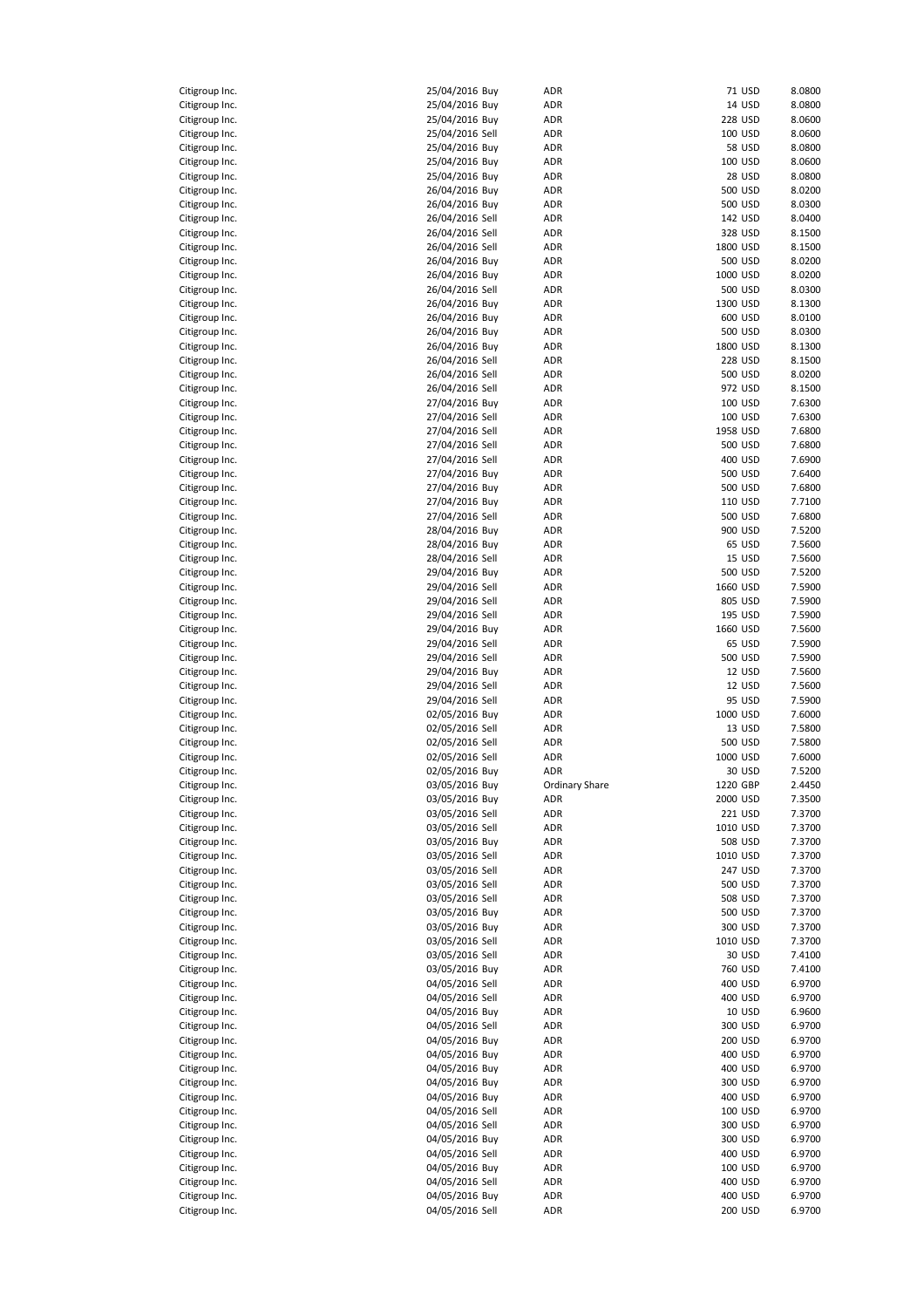| Citigroup Inc.                            |
|-------------------------------------------|
| Citigroup Inc.<br>C                       |
| Citigroup Ind<br>l.<br>Citigroup Ind      |
| Citigroup Inc<br>l.                       |
| Citigroup Inc.                            |
| Citigroup Inc.                            |
| Citigroup Inc.<br>C                       |
| Citigroup Inc.                            |
| Citigroup Inc.<br>Citigroup Inc.          |
| litigroup Inc.<br>C                       |
| Citigroup Inc.                            |
| Citigroup Inc.                            |
| Citigroup Inc.                            |
| Citigroup Ind<br>Citigroup Inc.           |
| Citigroup Ind                             |
| Citigroup Inc.                            |
| Citigroup Inc.<br>C                       |
| $\mathsf{C}$<br>Citigroup Inc.            |
| Citigroup Inc.<br>Citigroup Inc.<br>C     |
| Citigroup Inc.                            |
| itigroup Inc.<br>C                        |
| Citigroup Inc.<br>$\mathbf{\mathfrak{c}}$ |
| Citigroup Inc.                            |
| Citigroup Inc<br>l.                       |
| Citigroup Ind<br>l.                       |
| Citigroup Inc.<br>Citigroup Inc.          |
| Citigroup Inc.                            |
| Citigroup Inc.<br>C                       |
| Citigroup Inc.                            |
| Citigroup Inc.                            |
| Citigroup Inc.<br>litigroup Inc.<br>C     |
| Citigroup Inc.                            |
| Citigroup Inc.                            |
| Citigroup Inc.                            |
| Citigroup Ind                             |
| Citigroup Inc.                            |
| Citigroup Inc.<br>C<br>C<br>itigroup Inc. |
| itigroup Inc.<br>C                        |
| Citigroup Inc.<br>C                       |
| Citigroup Inc.                            |
| Citigroup Inc.                            |
| itigroup Inc.<br>C                        |
| Citigroup Inc.<br>Citigroup Inc.          |
| Citigroup Inc.                            |
| Citigroup Ind<br>l.                       |
| Citigroup Inc.                            |
| Citigroup Inc.<br>Citigroup Inc.          |
|                                           |
|                                           |
| Citigroup Inc.                            |
| Citigroup Inc.<br>Citigroup Inc.          |
| Citigroup Inc.                            |
| Citigroup Inc.                            |
| Citigroup Inc.                            |
| Citigroup Inc.                            |
| Citigroup Ind<br>l.                       |
| Citigroup Inc.<br>Citigroup Inc<br>l.     |
| Citigroup Inc.                            |
| Citigroup Inc.                            |
| Citigroup Inc.                            |
| Citigroup Inc.                            |
| Citigroup Inc.<br>Citigroup Inc.          |
| Citigroup Inc.                            |
| Citigroup Inc.                            |
| Citigroup Inc.                            |
| Citigroup Inc.                            |
| Citigroup Inc.<br>Citigroup Ind<br>l.     |

| Citigroup Inc. | 05/05/2016 Buy  | ADR                   |          | 12 USD        | 6.9100 |
|----------------|-----------------|-----------------------|----------|---------------|--------|
| Citigroup Inc. | 05/05/2016 Sell | ADR                   |          | 100 USD       | 6.9300 |
| Citigroup Inc. | 05/05/2016 Buy  | ADR                   |          | 800 USD       | 6.9300 |
| Citigroup Inc. | 05/05/2016 Buy  | ADR                   |          | 100 USD       | 6.9300 |
| Citigroup Inc. | 05/05/2016 Sell | ADR                   |          | 100 USD       | 6.9300 |
| Citigroup Inc. | 05/05/2016 Sell | ADR                   |          | 12 USD        | 6.9100 |
| Citigroup Inc. | 05/05/2016 Sell | ADR                   |          | 800 USD       | 6.9300 |
| Citigroup Inc. | 05/05/2016 Sell | ADR                   |          | 680 USD       | 6.9300 |
|                |                 | ADR                   |          |               | 6.9200 |
| Citigroup Inc. | 05/05/2016 Buy  |                       |          | 100 USD       |        |
| Citigroup Inc. | 05/05/2016 Buy  | ADR                   |          | 100 USD       | 6.9300 |
| Citigroup Inc. | 06/05/2016 Sell | ADR                   |          | 154 USD       | 6.9300 |
| Citigroup Inc. | 06/05/2016 Buy  | ADR                   |          | 625 USD       | 6.9100 |
| Citigroup Inc. | 06/05/2016 Buy  | ADR                   |          | 703 USD       | 6.9200 |
| Citigroup Inc. | 06/05/2016 Sell | ADR                   |          | 8 USD         | 6.9300 |
| Citigroup Inc. | 06/05/2016 Buy  | ADR                   |          | 1 USD         | 6.8700 |
| Citigroup Inc. | 06/05/2016 Buy  | ADR                   |          | 8 USD         | 6.9300 |
| Citigroup Inc. | 09/05/2016 Buy  | ADR                   | 1200 USD |               | 6.8100 |
| Citigroup Inc. | 10/05/2016 Sell | ADR                   |          | 161 USD       | 6.9100 |
| Citigroup Inc. | 10/05/2016 Buy  | ADR                   |          | 84 USD        | 6.9000 |
| Citigroup Inc. | 11/05/2016 Buy  | <b>Ordinary Share</b> |          | 185 GBP       | 2.2900 |
| Citigroup Inc. | 11/05/2016 Sell | <b>Ordinary Share</b> |          | 185 GBP       | 2.2900 |
| Citigroup Inc. | 11/05/2016 Buy  | <b>Ordinary Share</b> |          | 185 GBP       | 2.2900 |
| Citigroup Inc. | 11/05/2016 Buy  | <b>Ordinary Share</b> |          | 963 GBP       | 2.2900 |
| Citigroup Inc. | 11/05/2016 Sell | <b>Ordinary Share</b> |          | 185 GBP       | 2.2900 |
| Citigroup Inc. | 11/05/2016 Sell | ADR                   |          | <b>10 USD</b> | 6.8800 |
| Citigroup Inc. | 11/05/2016 Buy  | ADR                   |          | 552 USD       | 6.8800 |
|                |                 |                       |          |               |        |
| Citigroup Inc. | 11/05/2016 Sell | ADR                   |          | 552 USD       | 6.8800 |
| Citigroup Inc. | 11/05/2016 Buy  | ADR                   |          | 10 USD        | 6.8800 |
| Citigroup Inc. | 11/05/2016 Sell | ADR                   |          | 193 USD       | 6.9000 |
| Citigroup Inc. | 11/05/2016 Sell | ADR                   |          | 71 USD        | 6.8900 |
| Citigroup Inc. | 11/05/2016 Buy  | ADR                   |          | 200 USD       | 6.8900 |
| Citigroup Inc. | 12/05/2016 Sell | ADR                   |          | 5 USD         | 6.7500 |
| Citigroup Inc. | 12/05/2016 Sell | ADR                   |          | 165 USD       | 6.7500 |
| Citigroup Inc. | 12/05/2016 Buy  | ADR                   |          | 800 USD       | 6.8500 |
| Citigroup Inc. | 13/05/2016 Sell | <b>Ordinary Share</b> |          | 100 GBP       | 2.3000 |
| Citigroup Inc. | 13/05/2016 Buy  | <b>Ordinary Share</b> |          | 100 GBP       | 2.3000 |
| Citigroup Inc. | 13/05/2016 Sell | <b>Ordinary Share</b> |          | 100 GBP       | 2.3000 |
| Citigroup Inc. | 13/05/2016 Buy  | <b>Ordinary Share</b> | 4506 GBP |               | 2.3000 |
| Citigroup Inc. | 13/05/2016 Sell | Ordinary Share        |          | 100 GBP       | 2.3000 |
| Citigroup Inc. | 13/05/2016 Buy  | Ordinary Share        |          | 100 GBP       | 2.3000 |
|                |                 | <b>Ordinary Share</b> |          | 100 GBP       | 2.3000 |
| Citigroup Inc. | 13/05/2016 Buy  |                       |          |               |        |
| Citigroup Inc. | 13/05/2016 Sell | Ordinary Share        |          | 100 GBP       | 2.3000 |
| Citigroup Inc. | 13/05/2016 Sell | Ordinary Share        |          | 569 GBP       | 2.3000 |
| Citigroup Inc. | 13/05/2016 Sell | <b>Ordinary Share</b> |          | 100 GBP       | 2.3000 |
| Citigroup Inc. | 13/05/2016 Sell | Ordinary Share        | 4506 GBP |               | 2.3000 |
| Citigroup Inc. | 13/05/2016 Buy  | Ordinary Share        |          | 100 GBP       | 2.3000 |
| Citigroup Inc. | 13/05/2016 Sell | Ordinary Share        |          | 100 GBP       | 2.3000 |
| Citigroup Inc. | 13/05/2016 Sell | <b>Ordinary Share</b> |          | 100 GBP       | 2.3000 |
| Citigroup Inc. | 13/05/2016 Buy  | Ordinary Share        |          | 100 GBP       | 2.3000 |
| Citigroup Inc. | 13/05/2016 Buy  | Ordinary Share        |          | 569 GBP       | 2.3000 |
| Citigroup Inc. | 13/05/2016 Sell | <b>Ordinary Share</b> | 2183 GBP |               | 2.2900 |
| Citigroup Inc. | 13/05/2016 Buy  | <b>Ordinary Share</b> |          | 100 GBP       | 2.3000 |
| Citigroup Inc. | 13/05/2016 Buy  | <b>Ordinary Share</b> |          | 100 GBP       | 2.3000 |
| Citigroup Inc. | 13/05/2016 Sell | <b>Ordinary Share</b> |          | 100 GBP       | 2.3000 |
| Citigroup Inc. | 13/05/2016 Buy  | <b>Ordinary Share</b> |          | 100 GBP       | 2.3000 |
| Citigroup Inc. | 13/05/2016 Buy  |                       |          |               | 6.9100 |
|                |                 | ADR                   |          | 254 USD       |        |
| Citigroup Inc. | 16/05/2016 Buy  | ADR                   |          | 300 USD       | 7.1400 |
| Citigroup Inc. | 16/05/2016 Buy  | ADR                   |          | 500 USD       | 7.1100 |
| Citigroup Inc. | 16/05/2016 Buy  | ADR                   |          | 100 USD       | 7.1600 |
| Citigroup Inc. | 16/05/2016 Sell | ADR                   |          | 59 USD        | 7.1700 |
| Citigroup Inc. | 17/05/2016 Buy  | Ordinary Share        |          | 100 GBP       | 2.3601 |
| Citigroup Inc. | 17/05/2016 Sell | <b>Ordinary Share</b> |          | 214 GBP       | 2.3600 |
| Citigroup Inc. | 17/05/2016 Sell | <b>Ordinary Share</b> |          | 100 GBP       | 2.3600 |
| Citigroup Inc. | 17/05/2016 Sell | <b>Ordinary Share</b> |          | 113 GBP       | 2.3600 |
| Citigroup Inc. | 17/05/2016 Buy  | <b>Ordinary Share</b> |          | 113 GBP       | 2.3601 |
| Citigroup Inc. | 17/05/2016 Buy  | <b>Ordinary Share</b> |          | 214 GBP       | 2.3601 |
| Citigroup Inc. | 17/05/2016 Sell | ADR                   |          | 125 USD       | 7.0500 |
| Citigroup Inc. | 17/05/2016 Buy  | ADR                   |          | 25 USD        | 7.0500 |
| Citigroup Inc. | 17/05/2016 Sell | ADR                   |          | 105 USD       | 7.0500 |
| Citigroup Inc. | 17/05/2016 Sell | ADR                   |          | 125 USD       | 7.0500 |
| Citigroup Inc. | 17/05/2016 Buy  | ADR                   |          | 125 USD       | 7.0500 |
|                |                 |                       |          |               |        |
| Citigroup Inc. | 17/05/2016 Buy  | ADR                   |          | 430 USD       | 7.0500 |
| Citigroup Inc. | 17/05/2016 Sell | ADR                   |          | <b>77 USD</b> | 7.0900 |
| Citigroup Inc. | 17/05/2016 Sell | ADR                   |          | 25 USD        | 7.0500 |
| Citigroup Inc. | 17/05/2016 Buy  | ADR                   |          | 105 USD       | 7.0500 |
| Citigroup Inc. | 17/05/2016 Sell | ADR                   |          | 100 USD       | 7.0500 |
| Citigroup Inc. | 17/05/2016 Buy  | ADR                   |          | 125 USD       | 7.0500 |
| Citigroup Inc. | 17/05/2016 Buy  | ADR                   |          | 125 USD       | 7.0500 |
| Citigroup Inc. | 17/05/2016 Sell | ADR                   |          | 125 USD       | 7.0500 |
| Citigroup Inc. | 17/05/2016 Buy  | ADR                   |          | 100 USD       | 7.0500 |
|                |                 |                       |          |               |        |